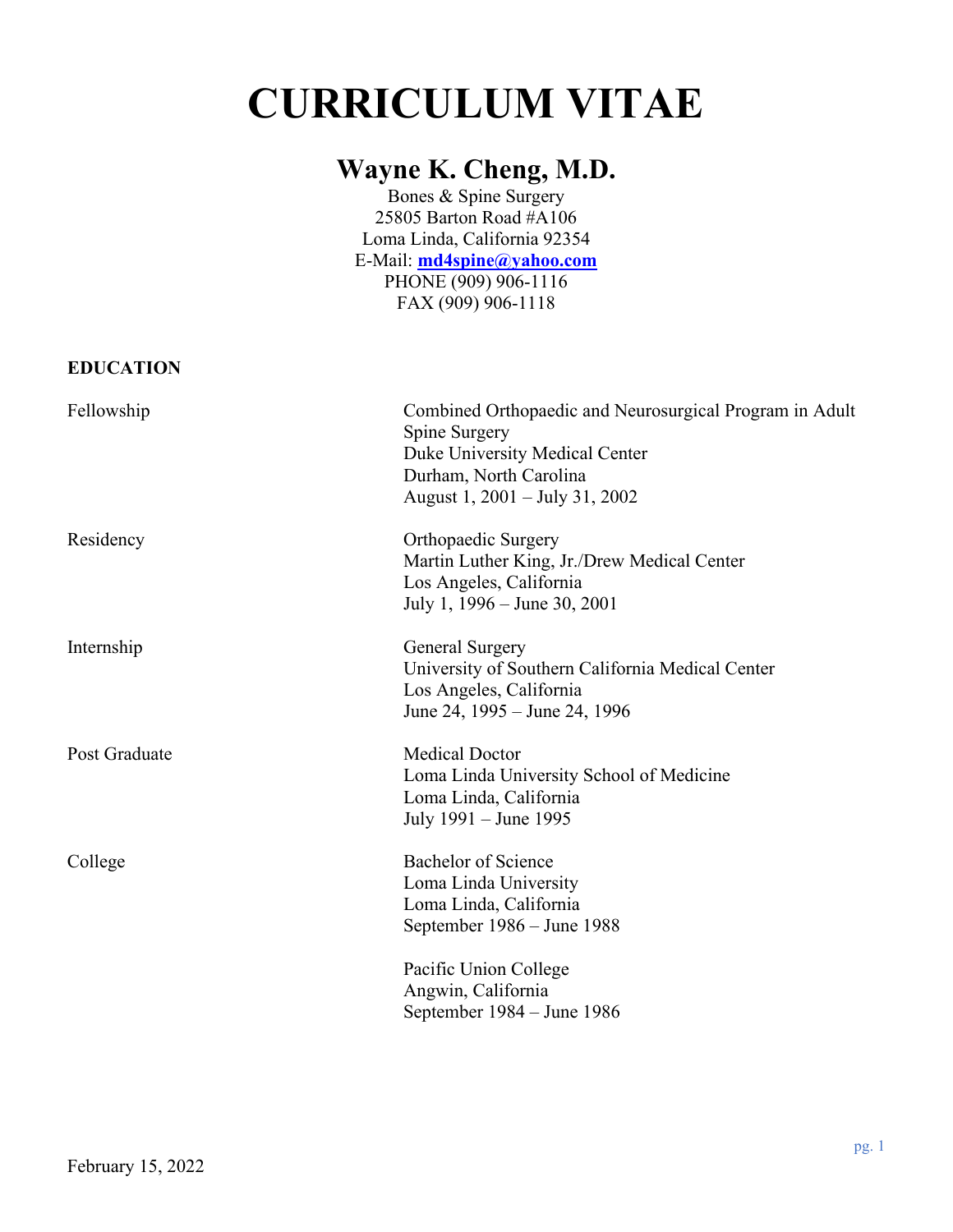#### **FACULTY APPOINTMENTS:** *Clinical Professor*

Department of Basic Science Loma Lina University, School of Medicine Loma Linda, California July 1, 2015 -

#### *Professor*

Department of Orthopaedic Surgery Loma Linda University, School of Medicine Loma Linda, California July 1, 2013 –

#### *Adjunct Associate Professor*

Department of Basic Sciences September 1, 2012 – June 30, 2015

#### *Faculty of Graduate Studies*

October 5, 2010 – June 30, 2015

#### *Associate Professor*

Department of Orthopaedic Surgery Loma Linda University, School of Medicine Loma Linda, California March 31, 2009 – June 30, 2013

#### *Head of Spine Service*

Department of Orthopaedic Surgery Loma Linda University, School of Medicine Loma Linda, California July 1, 2007 – June 30, 2013

#### *Attending Physician, Medical Staff*

Orthopaedic Surgery Section VA Loma Linda Healthcare System Loma Linda, California October 11, 2006 –

#### *Assistant Professor*

Department of Orthopaedic Surgery Loma Linda University, School of Medicine Loma Linda, California August 1, 2004 – March 30, 2009

#### *Instructor*

Department of Orthopaedic Surgery Loma Linda University, School of Medicine Loma Linda, California September 1, 2002 – July 31, 2004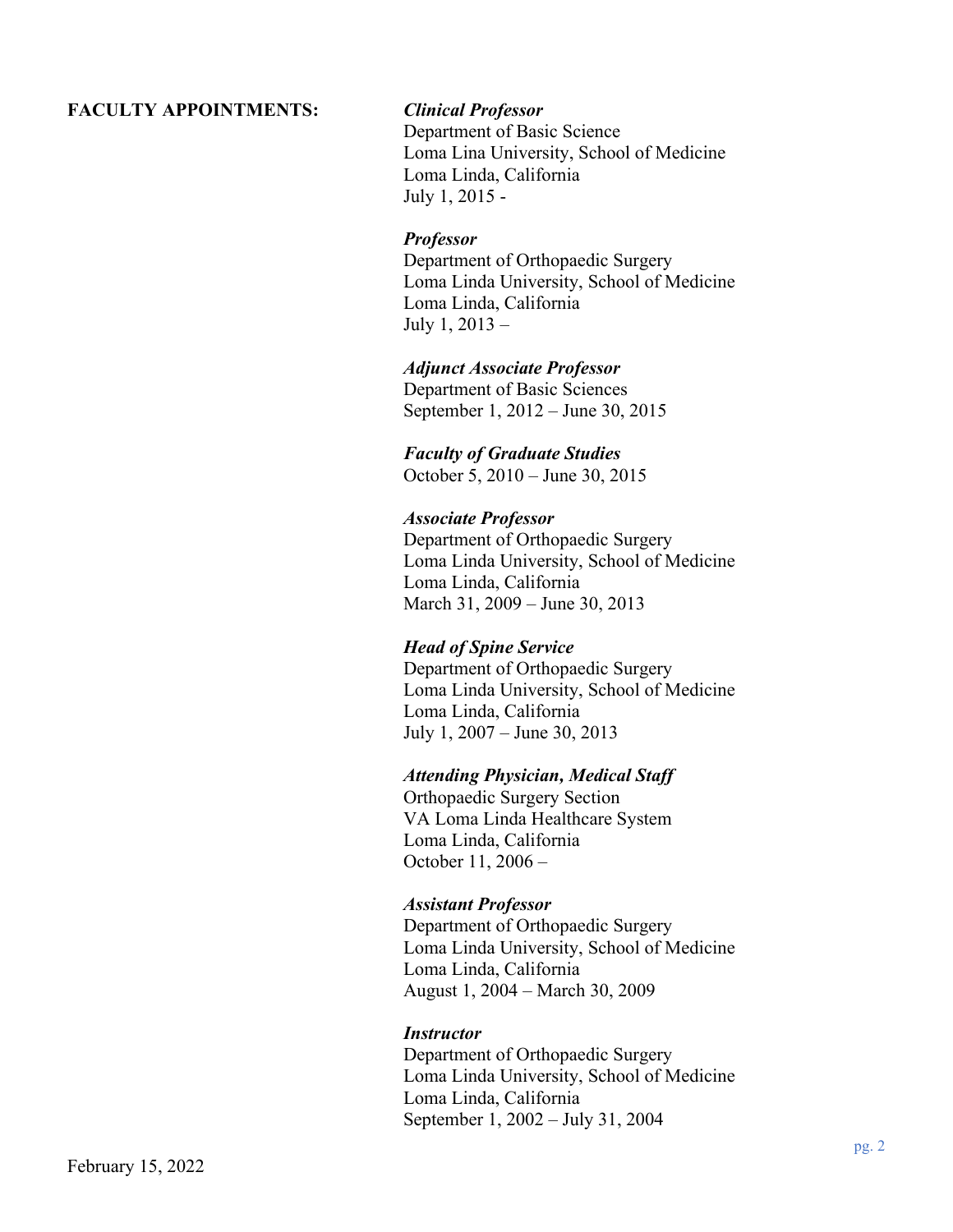#### *Orthopaedic Spine Surgeon*

Department of Orthopaedic Surgery Loma Linda University Medical Center Loma Linda, California September 1, 2002 – June 30, 2015

#### *Volunteer Faculty*

Martin Luther King, Jr./Drew Medical Center Department of Orthopaedic Surgery Los Angeles, California September 1, 2002 – August 1, 2007

#### **PROFESSIONAL EXPERIENCE – (MEDICAL)**

Chairman, Loma Linda Surgical Institute 2021 - Present

Surgeon Preceptor Oblique Lumbar Interbody fusion L2 to S1 Medtronic 2020 - Present

Course Faculty Treatment of Osteoporotic Fracture Radius 2019 - 2020

Course Faculty 24<sup>th</sup> Annual Instructional Course & 47<sup>th</sup> Annual Meeting Cervical Spine Research Society New York, New York. Nov  $20<sup>th</sup>$ , 2019

Surgeon Preceptor Three column osteotomies cortical screw technique Alphatec Spine Inc. 2014 -2016

International Spine Research Fellowship director Loma Linda University Medical Center Department of Orthopaedic Surgery  $2006 - 2015$ 

Director, Combined Orthopaedic and Neurosurgery Journal Club Loma Linda University Medical Center 2007-2015

Course Faculty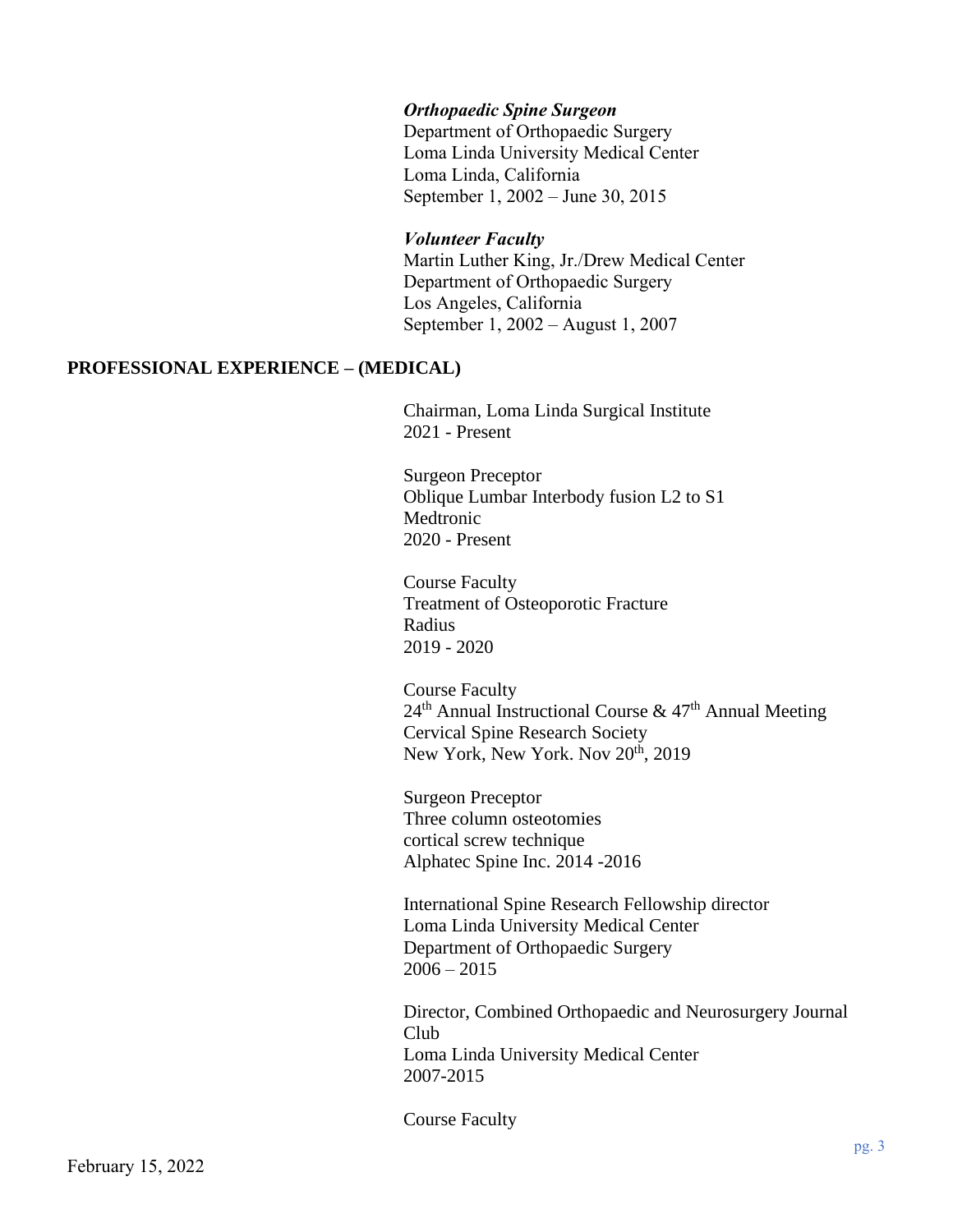Globus Medical, Inc. Planning and Achieving Spinal Balance Cadaveric Training course Advanced Lateral Techniques for Creating Lumbar Lordosis Newport Beach, California. June 13, 2015

Course Faculty Globus Medical, Inc. Spinal Deformity and Sagittal Imbalance Cadaveric Training Course MIS Lateral Corpectomy, Osteotomy, and Sacro-Pelvic Fixation Techniques Newport Beach, California. June 21, 2014

Chairman Southern California Resident Spine Symposium Newport Beach, California. September 18-19, 2010

Course Faculty DePuy Spine Concepts in Lateral Approach Surgery Las Vegas, Nevada. August 28, 2010

Instructor Stryker Spine ALIF Cadaver Lab Las Vegas, Nevada. November 7, 2008

Chairman Medtronic Cervical Arthroplasty CORE Education Course Prestige Cervical Disc. January 30, 2008

Faculty Medtronic Cervical Arthroplasty CORE Education Course San Diego, California. August 3-4, 2007

Teaching Faculty Medtronic Cervical Arthroplasty: CORE Education. March 2007 –

Chairman Residents' Trauma Forum Huntington Beach, California. September 16-17, 2006

Chairman 2<sup>nd</sup> Annual Spine Symposium 8<sup>th</sup> Annual Mammoth Lakes Symposium Mammoth Lakes, California. September 8, 2006

Director, Spine Grand Rounds & Journal Club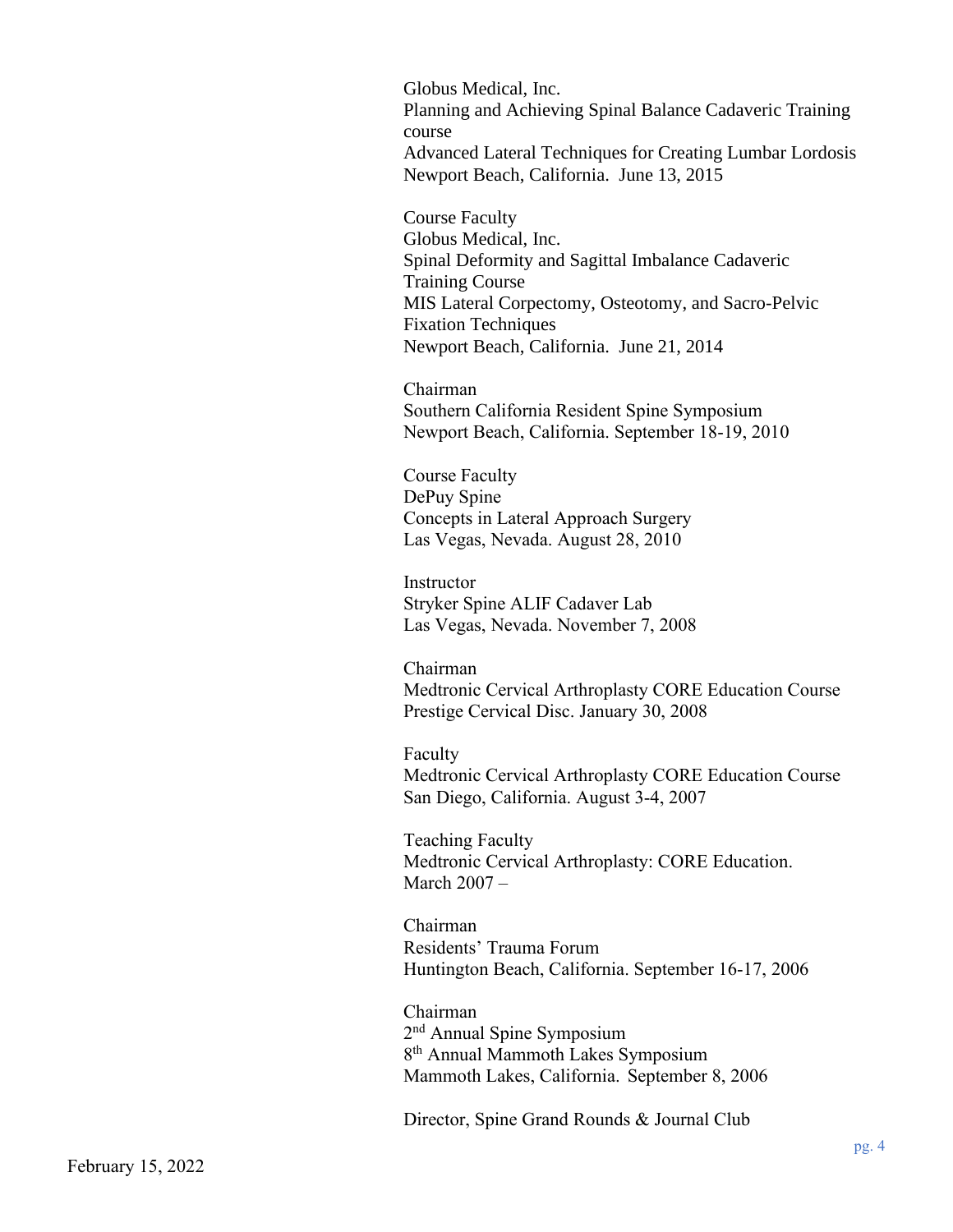Loma Linda University School of Medicine Department of Orthopaedic Surgery. 2005 – 2010

Founder, Spine & Orthopaedic Trauma Research Fund Loma Linda University School of Medicine Alumni Association. 2005 –

Co-Chairman, 1<sup>st</sup> Annual Spine Symposium Current Concepts in Hip, Knee & Spine 7<sup>th</sup> Annual Mammoth Lakes Symposium Loma Linda University Mammoth Lakes, California. September 9-10, 2005

#### **PROFESSIONAL EXPERIENCE (INSURANCE INDUSTRY)**

Associate Medical Director for Utilization Review Comprehensive Industrial disability Management SCF - State Compensation Insurance fund CIGA – California Insurance Guarantee Association Genex Services RITE  $2016 - 2019$ 

Associate medical Director for Spine Utilization Review Magellan Health 2017 – 2018

Medical Director for Utilization, Spine division MedSolution Inc 2015-2017

#### **PROFESSIONAL EXPERIENCE (NON-MEDICAL)**

President Bones and Spine Surgery Inc. 2008 -

President Board of director, Meridian Professional Center  $2015 -$ 

Vice president Link World Investment and Development Inc.  $2011 -$ 

Vice President De Beau Finance Inc. Alhambra, California. 1989 – 1992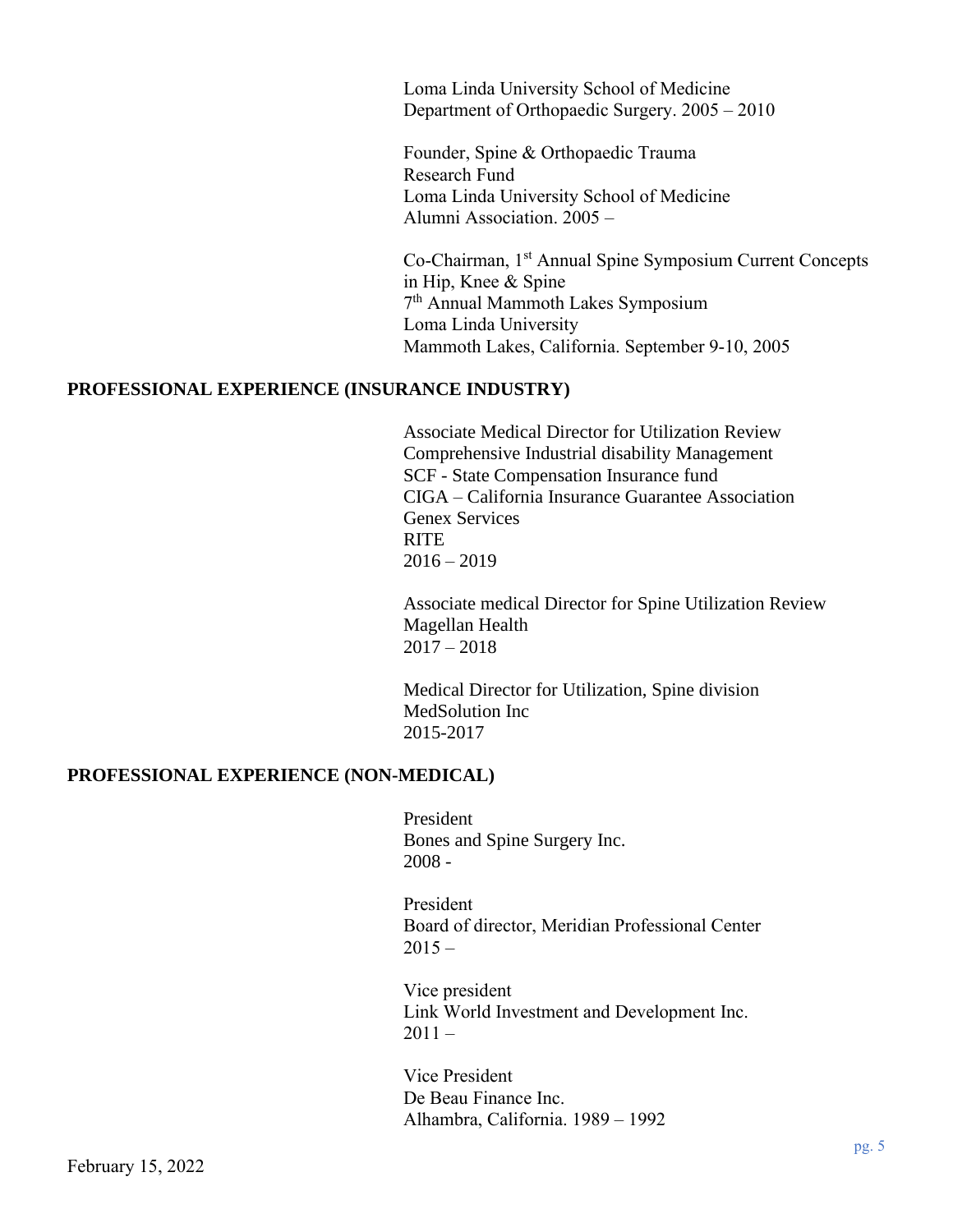| <b>Review Editor/Peer Review Board</b><br>Journal clinical & Experimental Orthopaedics        | Sep 2015-                      |
|-----------------------------------------------------------------------------------------------|--------------------------------|
| <b>Review Editor/Peer Review Board</b><br>The Open Orthopaedic Journal                        | March 2014 -                   |
| <b>Review Editor/Peer Review Board</b><br>Journal of Back and Musculoskeletal Rehabilitation  | March 2014 -                   |
| Review Editor/Peer Review Board<br>International Journal of Spine Surgery                     | September 2012 -               |
| Medical Board of Trustees (MBOT) Education Committee<br>Musculoskeletal Transplant Foundation | January 2012 – June 30, 2015   |
| <b>Medical Board of Trustees</b><br>Musculoskeletal Transplant Foundation                     | September 2009 – June 30, 2015 |
| <b>Orthopaedic Research Committee</b>                                                         | $2009 - 2012$                  |
| Clinical Science Faculty Advisory Council (CSFAC)                                             | $2002 -$                       |
| Department of Orthopaedics, Resident Selection Committee                                      | 2002, 2014                     |

CEO

Founder/President

Sports Avenue, Inc. / Sports Avenue Team Sales

Sugar Baby Diner, Inc. / Sugar Baby Night Club

Alhambra, California. 1989 – 1991

Alhambra, California. 1987 – 1989

#### **HONORS AND AWARDS**

**ORGANIZED MEDICINE PARTICIPATION**

Philip Glivar, Andrew Kutzner, Olumide Danisa, Daniel Wycliffe, Wayne Cheng "The Utility of Smart Screw Technology in Detecting Pedicle Breach During Screw Implantation in a Cadaveric Model" **First Place Award,**  Orthopaedic Research Seminar Loma Linda, California May 2017

Qasim Zaidi, Olumide Danisa, Serkan Inceoglu, Wayne Cheng "Using Hounsfield Units to Quantify Optimal Fixation Techniques in Spine Surgery: A Biomechanical Study Correlating AP DEXA, lateral DEXA, and CT to Pullout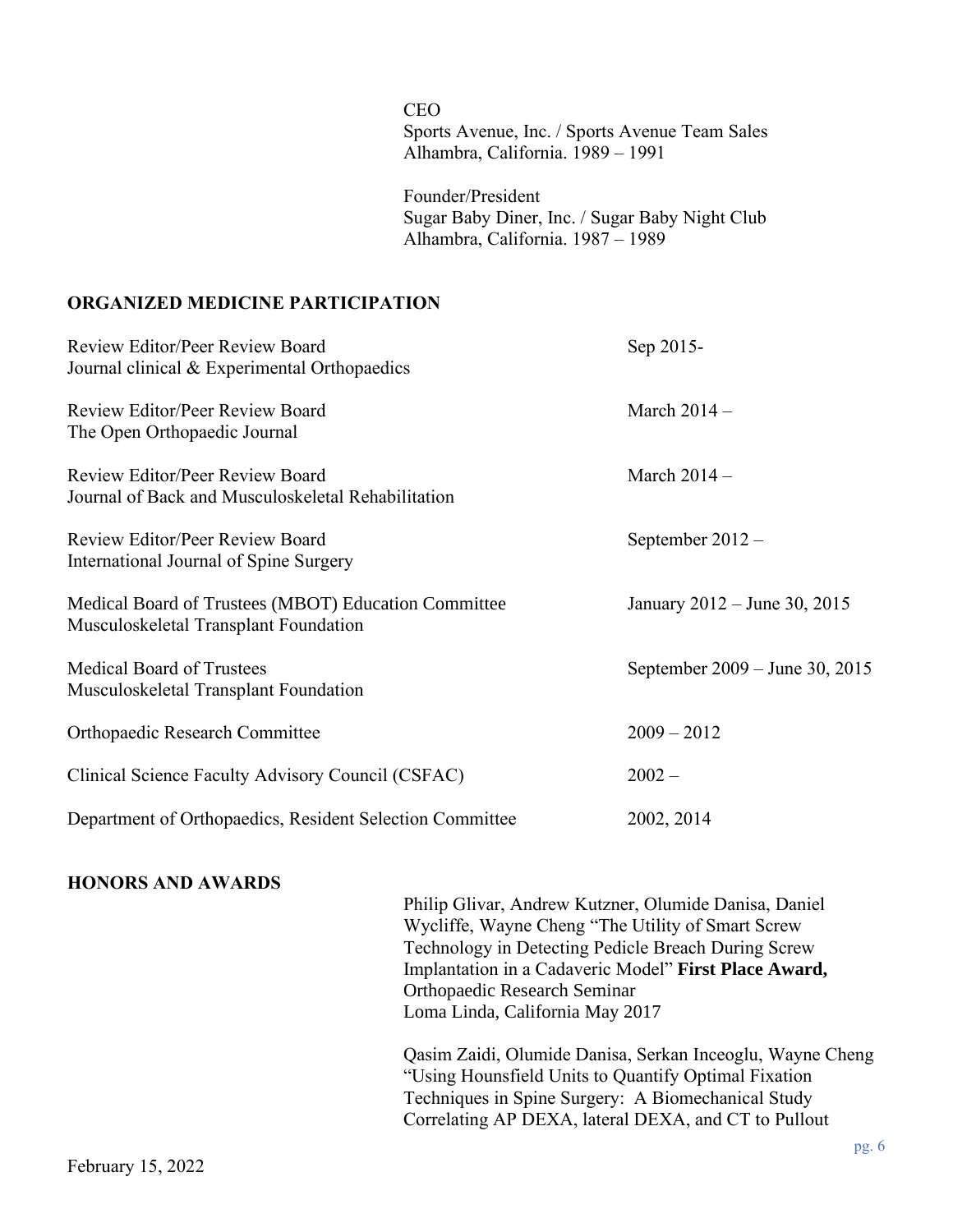Strength." **First Place Award, Electronic Poster of the Year.** America Academy of Orthopedic Surgery Annual Meeting 2017

Chen BY, Williams P, **Cheng WK**. "*Retrospective Analysis of Survivorship and Clinical Outcomes after Multi-level Anterior Lumbar Reconstruction: ALIF versus Hybrid Fusion".* **Second place award,** Orthopaedic Research Seminar Loma Linda, California May 17, 2013

Justin Brier-Jones BS, Jared Kroger BS, Pierre Beaufond BS, Serkan Inceoglu PhD, Victoria Maskiewicz PhD, **Wayne K Cheng MD.** *"Setting Time Comparison of Four Antimicrobial Laden Calcium Sulfate Plasters".*

**First Place in Clinical - Basic Science Category** 81st Annual Postgraduate Convention, Alumni Association School of Medicine of Loma Linda University. March 1-4, 2013

Becker's Spine Review **Top 20 Spine and Neurosurgery Leaders Award At large Academic Medical Centers**, April 2012

Walter E. Macpherson Society In consideration of excellent investigation in medical science **Outstanding Student Research Supervisor Award**, 2012

A. Husain, D.K. Palmer, R.M. Mehrdady, K.R. Criswell, D. Rios, **W.K. Cheng.** "*Cervical Transfacet Fixation: Safety and Accuracy of Open versus Percutaneous Approaches"* **First place award**, Orthopaedic Research Seminar Loma Linda, California. May 20, 2011

Jonathan Allen, MD; Vikram Jadhav, MD, PhD; Farbod Asgarzadie, MD, Shyam Kishan, MD, Tim Peppers, MD, Paul Williams, MS, and **Wayne Cheng, MD.** *Comparison Between Gearshift and Drill Techniques for Pedicle Screw Placement By Resident Surgeons*.

**Second place award,** Orthopaedic Research Seminar Loma Linda, California. May 20, 2011

Daniel Kyle Palmer, BS, Jonathan L. Allen, MD, Paul A. Williams, MS, Ashley Elizabeth Voss, BS, Vikram Jadhav, MD, PhD, David S. Wu, and **Wayne K. Cheng, MD.**  *Multilevel MRI Analysis of Multifidus-Longissimus Cleavage Planes in the Lumbar Spine and Potential Clinical Applications to Wiltse's Paraspinal Approach* **Second place award**, poster presentation Loma Linda University, 13<sup>th</sup> Annual Research Symposium Loma Linda, CA, September 9, 2010.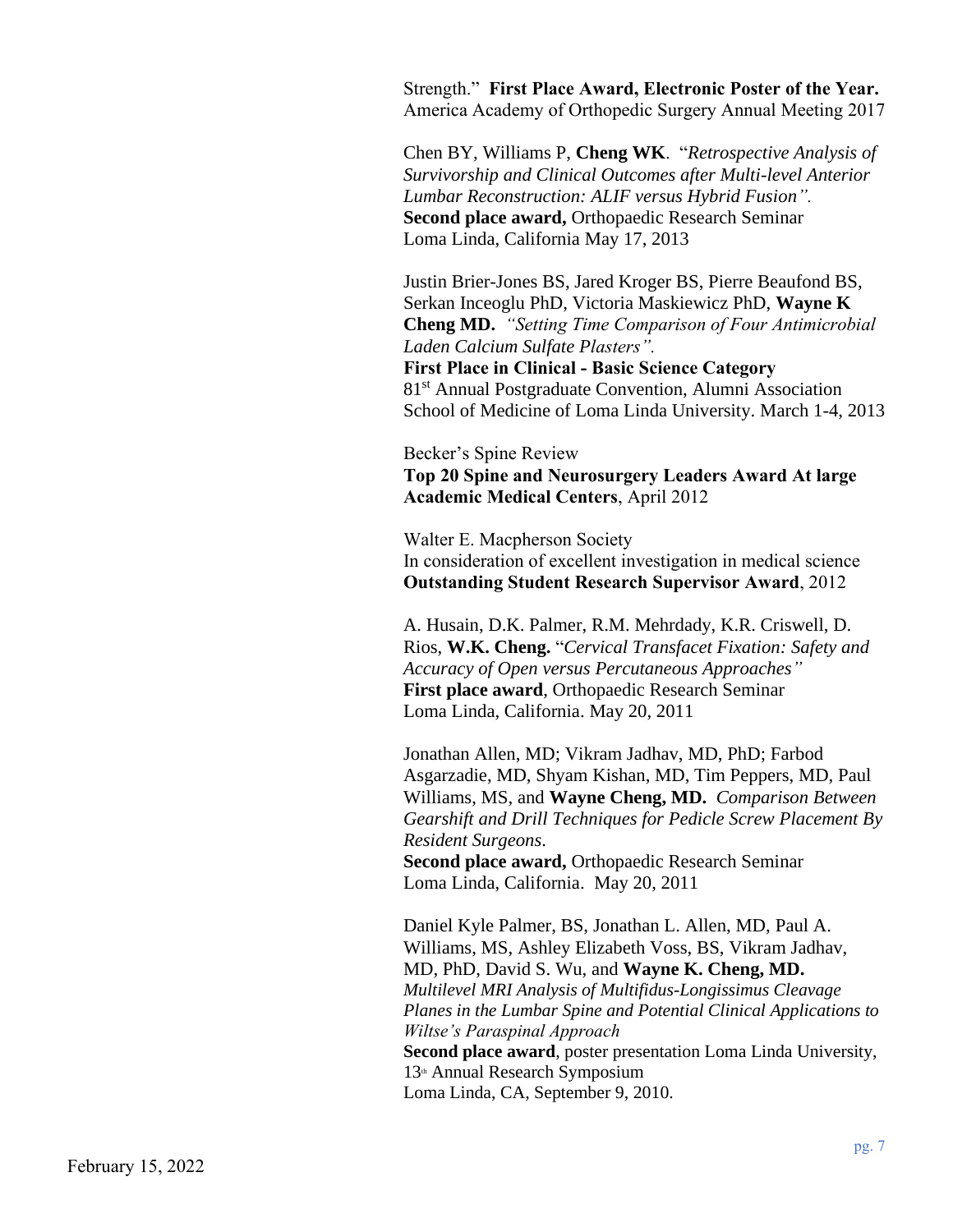|                     | <b>Junior Residents' Faculty Recognition Award,</b><br>Department of Orthopedic surgery<br>Loma Linda University Medical Center<br>June 2010 |
|---------------------|----------------------------------------------------------------------------------------------------------------------------------------------|
|                     | <b>Chief Resident Award</b><br>Division of Orthopaedic Surgery<br>Martin Luther King Medical Center, 2000 - 2001                             |
|                     | <b>Master's Course Resident Scholarship Award</b><br>Arthroscopy Association of North America, 1998                                          |
|                     | Alpha Omega Alpha Honor Medical Society<br>Epsilon Chapter of California. 1995                                                               |
|                     | <b>Dean's List of Distinguished Students</b><br>Loma Linda University, 1986 - 1987                                                           |
|                     | <b>Scholarship Award of Academic Excellence</b><br>Pacific Union College, 1984 - 1985                                                        |
|                     | <b>Valedictorian Award</b><br>Orange Wood Academy, 1984                                                                                      |
| <b>LICENSURE</b>    | California Medical License<br># A062867, Issue 6/27/1997; Exp. 03/31/2021                                                                    |
|                     | California DEA<br>#BC5641306, Exp. 08/31/2021                                                                                                |
|                     | Radiography and Fluoroscopy<br>X-ray Supervisor and Operator Permit<br># RHD 143752, Exp. 09/30/2021                                         |
|                     | Board Certified, Orthopaedic Surgery, July 2004<br>Re-certified 2014                                                                         |
|                     | Qualified Medical Examiner #130077, 2004 -                                                                                                   |
| <b>U.S. PATENTS</b> | U.S. Patent No. 9,486,330<br>Minimally Invasive Method and Surgical Tools for<br>Trans-PSOAS Approach                                        |
|                     | U.S. Patent Application No. 61/833,768<br>Expandable Vertebral Body Cage<br>B18: 03027.PRO                                                   |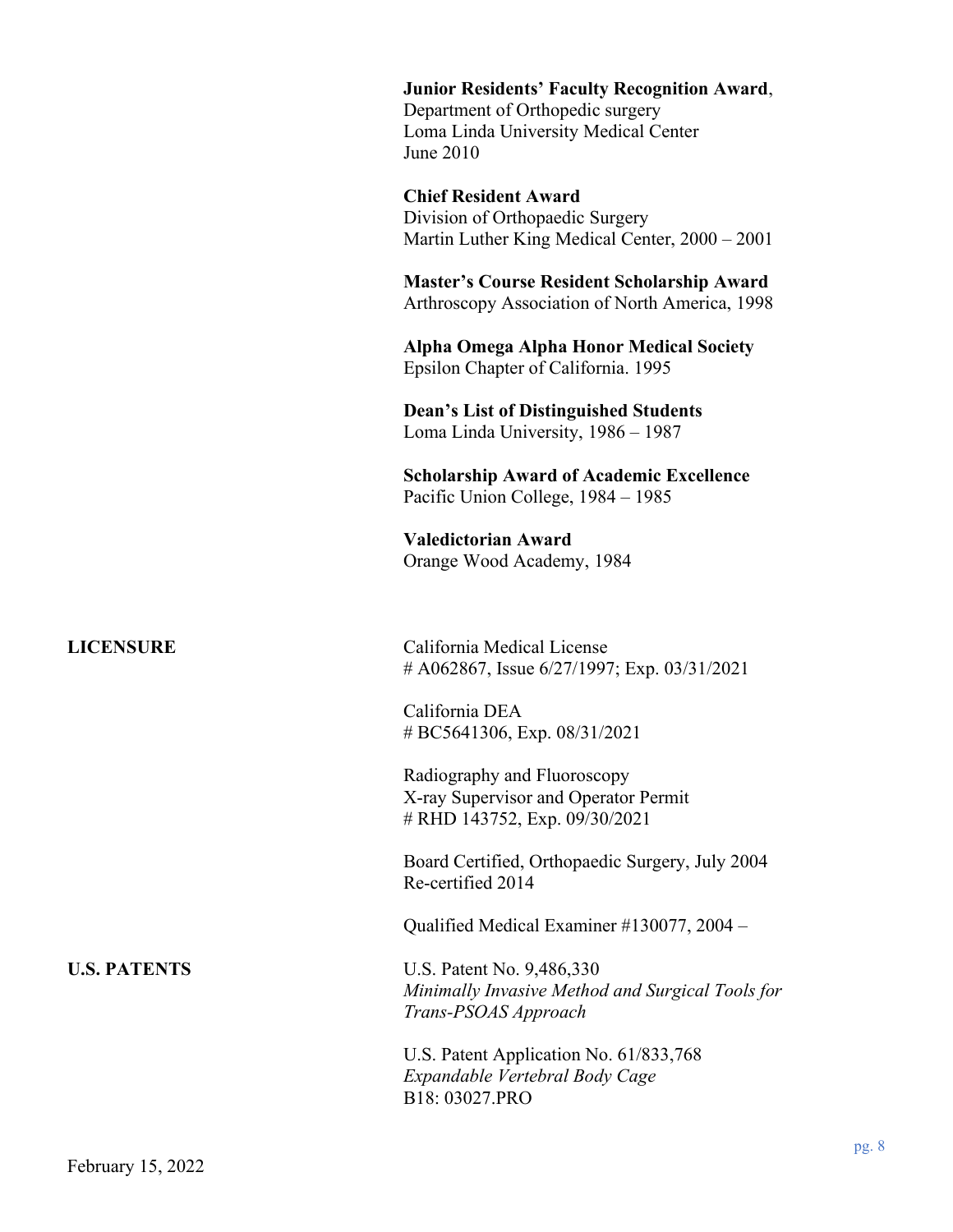#### **PROFESSIONAL MEMBERSHIPS** Cervical Spine Research Society

2013-

California Orthopaedic Association 2012-

Scoliosis Research Society March 2010-

Neufeld Society December 2009-

Society of Lateral Access Surgeons November 2007-

North American Taiwanese Medical Association August 2007-

Fellow American Academy of Orthopaedic Surgeons March 2006-

Spine Arthroplasty Society International Society for the Advancement of Spine Surgery July 2005-

North American Spine Society Associate Member September 2004-

Diplomat American Board of Orthopaedic Surgery July 2004-

Piedmont Orthopedic Society Duke University Medical Center July 2001-

Alpha Omega Alpha Honor Medical Society January 2000-

#### **GRANTS AND SPONSORED RESEARCH**

#### *IDE STUDIES AND CLINICAL TRIALS*

• Scoliosis Research Society Grant. Cyclic Micro-Indentation and Molecular Composition of the Endplate. 2019 to 2020.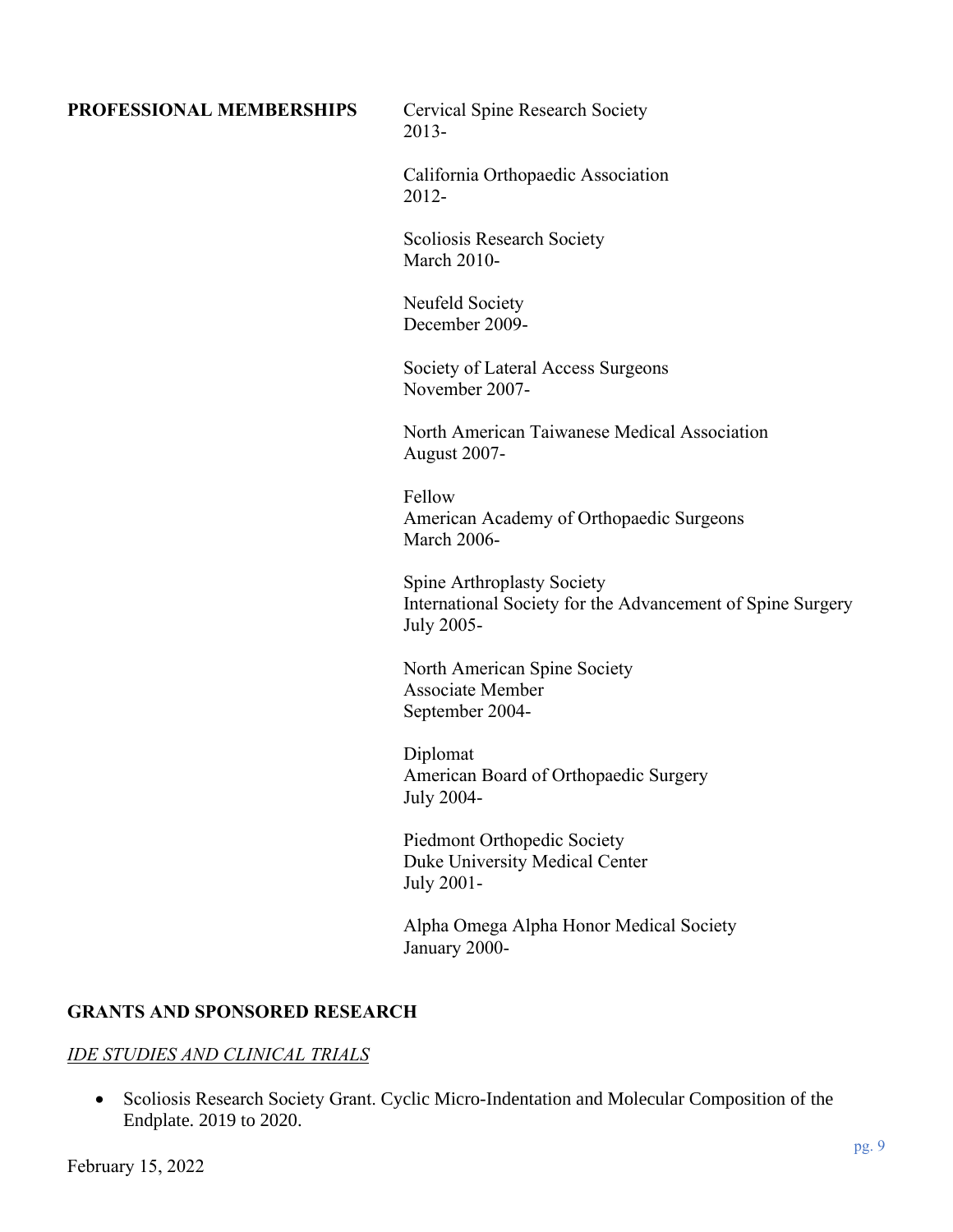- OrthoFix. Post Market Surveillance of Clinical and Functional Outcomes with Post-operative use of a Cervical Stimulator or Spinal Stimulator, 2008 – 2011
- Multi-center, randomized, prospective study comparing DIAM versus conservative treatment, 2008 2018
- TFAS (Total Facet Replacement System). Multi-center, randomized, prospective study comparing TFAS versus fusion, 2007-2009
- The Centers for Arthroplasty Research and Education in Spine (C.A.R.E.S.). Registry for total disc arthroplasty, 2008-2009
- Multi-center, randomized, prospective study comparing the Prestige LP2 Artificial Cervical Disc versus fusion, 2006 – 2018
- Multi-center, randomized, prospective study comparing the Kineflex Artificial Lumbar Disc to the Charite` Artificial Lumbar Disc, 2006 – 2013
- A post market surveillance validation to evaluate the effectiveness of the following product: Polaris Deformity Spinal System, 2010 – 2014
- The clinical and radiographic outcomes of anterior lumbar interbody fusion using a novel stand-alone interbody fusion device-(ROI-A) a prospective, non-randomized multi-center study, 2011
- A prospective, multi-center, randomized, controlled clinical trial evaluating the safety and effectiveness of NuBac<sup>TM</sup> disc arthroplasty,  $2010 - 2013$
- A multi-center, prospective, randomized study to evaluate the efficacy of the Aspen<sup>™</sup> spinous process system for use in anterior lumbar interbody fusion (ALIF), 2009
- A comparison of clinical outcomes for fixed versus variable screw configuration for the Trinica® anterior lumbar plate, 2009 – 2010
- A prospective, randomized clinical investigation of the FLEXUS<sup>TM</sup> interspinous spacer A pivotal study, 2012
- Osteocel<sup>®</sup> plus in anterior lumbar interbody fusion (ALIF): Evaluation of radiographic and patient outcomes, 2009 – 2011
- PercuDyn (PDS) system clinical study 2008 -2010
- Post-market surveillance of clinical and functional outcomes with post-operative adjunctive use of Cervical-Stim® or Spinal-Stim® 2008-2010
- Humanitarian Use Device: OP-1 putty, 2011-2015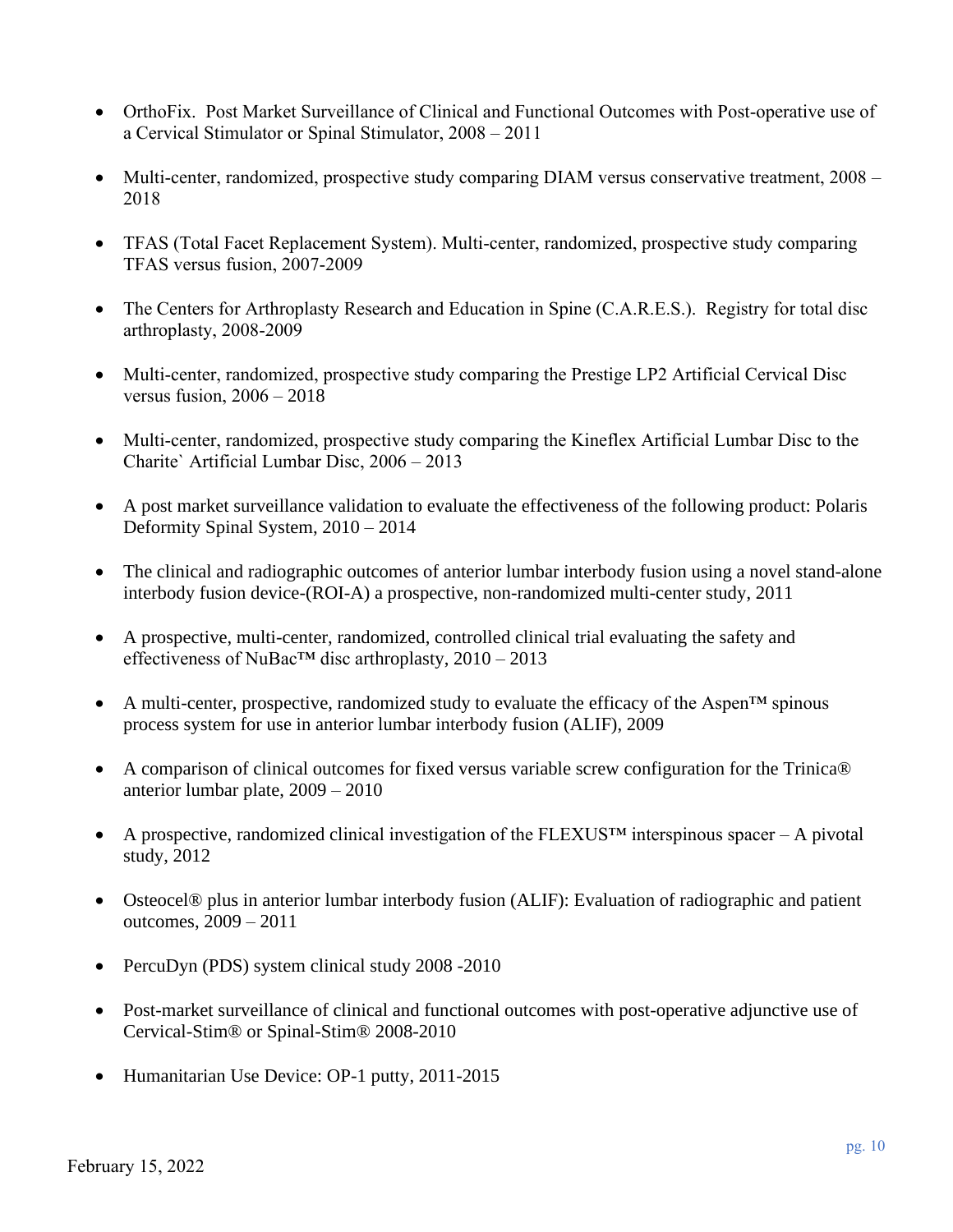- Randomized, prospective study on transcutaneous electric nerve stimulation for patients with Spondylolisthesis, 2005
- Randomized, prospective study on transcutaneous electrical nerve stimulation for patients with cervical pain, 2005

#### **PUBLICATIONS / ORCID ID/0000-0002-5304-1645** *PEER-REVIEWED JOURNALS*

A Mierke, O Ramos, R Macneille, JH Chung, N Wycliffe, **Wcheng,** Olumide A Danisa**.** *Intra-and Interobserver Reliability of the Novel Vertebral Bone Quality Score.* European Spine Journal, 1-8. Jan. 2022.

Evelyn Ouro-Rodriguez, Anirudh K. Gowd, Omar Ramos Williams, Peter B. Derman, Siamak Yasmeh, **Wayne K. Cheng**, Olumide Danisa, Joseph N. Liu. *Allograft Versus Autograft in Anterior Cervical Discectomy & fusion: A Propensity-Matched Analysis*. Cureus. Accepted for Publication 2022.

BS Penalosa, O Ramos, SS Patel, **WK Cheng**, OA Danisa. *Pedicle Subtraction Osteotomy in Adult Spinal Deformity Correction: Clinical and Radiographic Risk Factors for Early Instrumentation Failure*. Journal of clinical Neuroscience 94, 266-270. 2021

JH Chung, A Mierke, W kagabo, O Ramos, **WK Cheng**, OA Danisa. Preoperative Opioid Use Leads to Increased Readmissions and Opiate Use Following Anterior Cervical Discectomy and Fusion. The Spine Journal 21 (9), S195-196. 2021

A Mierke, JH Chung, **WK Cheng**, OA Danisa. *Preoperative Opioid Use Is Associated with Increased Readmission and Reoperation Rates Following Lumbar Decompression, Instrumentation and Fusion*. The Spine Journal 20 (9), S108. 2021

O Ramos, A Mierke, JH Chung, **WK Cheng**, O Danisa. *Estimation of the Duration of Three Common Spine Procedures as a Tool for Operating Room Utilization*. Perioperative Care and Operating Room Management 24, 2021

Omar Ramos MD, Alex Mierke MD, **Wayne Cheng MD**, Olumide A. Danisa MD. *Stem Cell Therapies in the Treatment of Intervertebral Disc Degeneration and Low Back Pain.* Spineline. Accepted for publication March 2020.

David Cheng, Michael Hall MS, Bryan Penalosa MD, Olumide Danisa MD, **Wayne Cheng** MD. *Can L5 be trusted During Proximal Extension of Fusion from Prior L4-L5 Fusion to T10? Vertebral Body Fracture After T10-L5 Revision Fusion.* International Journal of Spinal Surgery 14 (3), 321-326. 2020

Michael Hall David Cheng, **Wayne Cheng**, Olumide Danisa. Antiplatelet Versus Anticoagulation for Asymptomatic Patients with Vertebral Artery Injury During Anterior Cervical Surgery. Brain Sciences 9 (12), 345. 2019.

Qasim Zaidi MD, Alex Mierke MD, **Wayne Cheng** MD, Olumide A. Danisa MD. *New Development in the Utility of Hounsfied Units in Estimating Bone Quality Prior to Spinal Instrumentation.* SpineLine. July/August 2019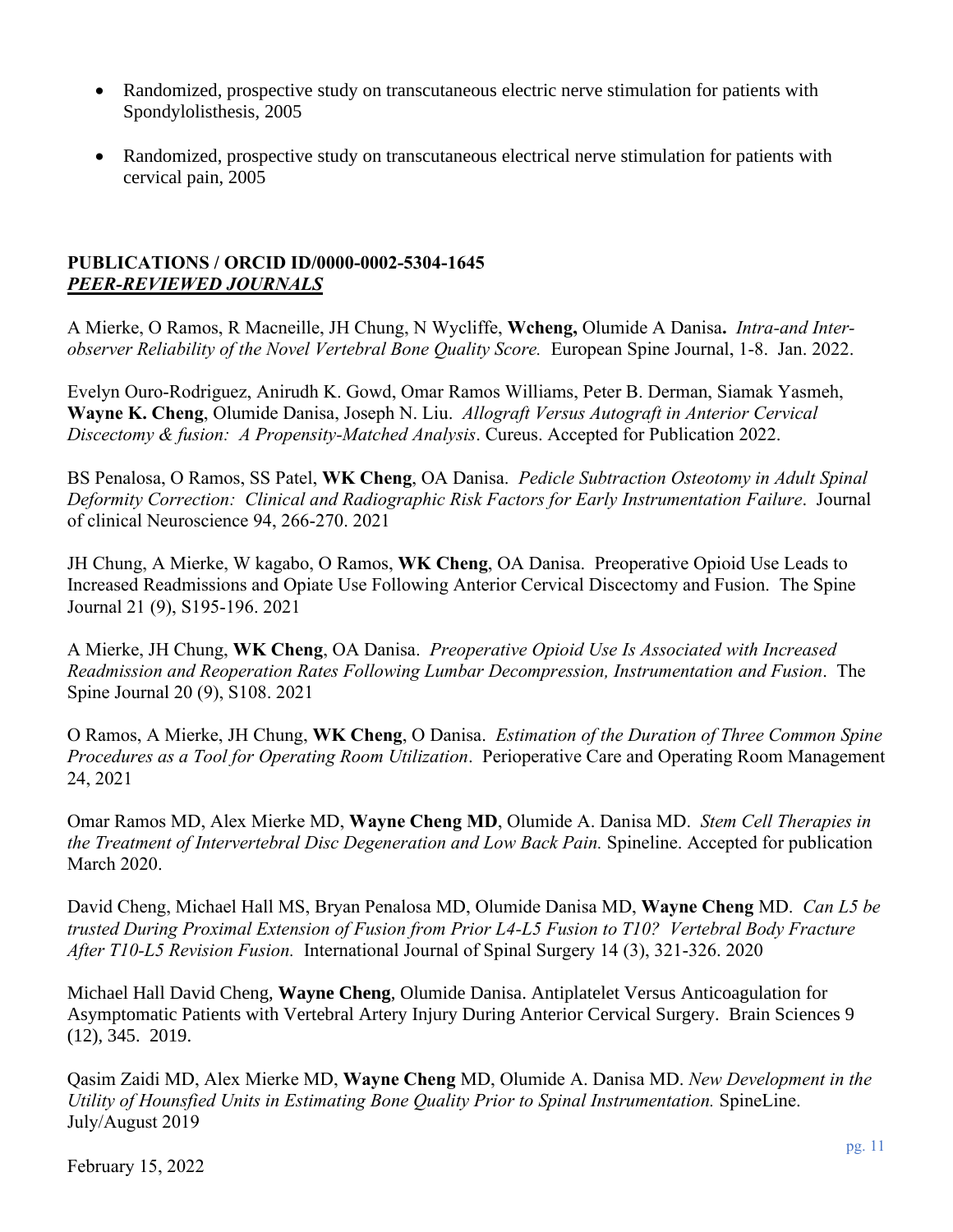J. Elsissy, **W. Cheng**. A.Kutzner, O Danisa. *A 30-year-old Male with Delayed diagnosis and Management of Chronic Post-Traumatic Atlantoaxial Rotatory Subluxation*. Journal of Orthopaedic Case Reports 9 (5), 23-25

MF Gornet, AS Bailey, HA Eltahawy, Rc Sasso, **WK Cheng**, S. Palmer. *250 Interspinous Process Distraction Compared to Nonoperative Care for Moderate Lumbar Degenerative Disc Disease: Result of the FDA IDE Clinical Trial.* The Spine Journal 19 (9), S122-S123. 2019

**W. Cheng.** CORR Insights®: Proximal Femur Hounsfield Units on CT Colonoscopy Correlate with Dualenergey X-Ray Absorptionetry. 477 (4), 861-862.

Q Zaidi, O Danisa, **W Cheng**. *Measurement Techniques and Utility of Hounsfield Unit Values for Assessment of Bone Quality Prior to Spinal Instrumentation: A Review of Current Literature*. Spine 2018 Jul 30. (Epub ahead of print)

**Wayne K. Cheng MD**, Yusuf T. Akpolat MD, Serkan Inceoglu PhD, OA Danisa MD. *Pedicle Screws with Modular Head Vs. Preassembled Head Used in Cortical Bone Trajectory: Can Pars and Pedicle Fractures be prevented in osteoporotic Bones? Journal of Clinical Neuroscience. 47,304-310.*

*A Hussain, WK Cheng. Percutaneous Posterior Cervical Transfacet Fixation Response. Journal of Neurosurgery-Spine27 (4), 482-483*

Shalin Patel M.D.<sup>a</sup>, Phillip Glivar M.D.<sup>a</sup>, David Juma MPH<sup>c</sup>, Farbod Asgarzadie M.D.<sup>b</sup>, Wayne Cheng, **M.D.<sup>a</sup>**, Olumide Danisa M.D.<sup>a</sup> The Relationship Between Cervical Lordosis and Nurick Scores in Patients *Undergoing Circumferential Vs. Posterior Alone Cervical Decompression, Instrumentation And Fusion For Treatment Of Cervical Spondylotic Myelopathy.*Accepted for publication. July 2017.

Rafeek O Woods, Serkan Inceoglu, Yusuf T Akpolat, **Wayne K Cheng**, Brice Jabo, Olumide Danisa *C1 Lateral Mass Displacement and Transverse Atlantal Ligament Failure in Jefferson's Fracture: A biomechanical Study of the "Rule of Spence*". Neurosurgery82 (2), 226-231

Shalin S. Patel MD, Wilson Aruni PhD, Serkan Inceoglu PhD, Gary D. Botimer MD, **Wayne K. Cheng MD**, Olumide A. Danisa MD. *A comparison of staphylococcus aureus biofilm formation on cobaltchromium and titanium spinal implants*. Journal of Clinical Neuroscience 31, 219-223.

Adeel Husain MD, Yusuf T. Akpolat MD, Daniel K. Palmer BS, David Rios BS, Kevin R. Criswell MA, **Wayne K. Cheng MD**. *A comparison of open versus percutaneous cervical transfacet fixation.* Journal of Neurosurgery: Spine, 421-429

YT Akpolat, OA Danisa, **WK Cheng**. *Complication Associated with Pedicle Screw placement Using Cortical Bone Trajectory*. Clinical & Experimental Orthopaedics, 2015. 1, 1:2

Benjamin Chen MD, Yusuf T. Akpolat MD, Paul Williams MS, Darren Bergey MD, **Wayne K. Cheng MD**. *Retrospective analysis of survivorship and clinical outcomes after multi-level anterior lumbar reconstruction: Stand-alone ALIF versus hybrid*. J Clin Neurosci. 2016 Feb 17. pii: S0967-5868(15)00676-1. doi: 10.1016/j.jocn.2015.10.033. Epub ahead of print

**Cheng WK**, Akpolat YT, Patel S, İnceoğlu S, Danisa OA. Pars/Pedicle Fracture and Screw Loosening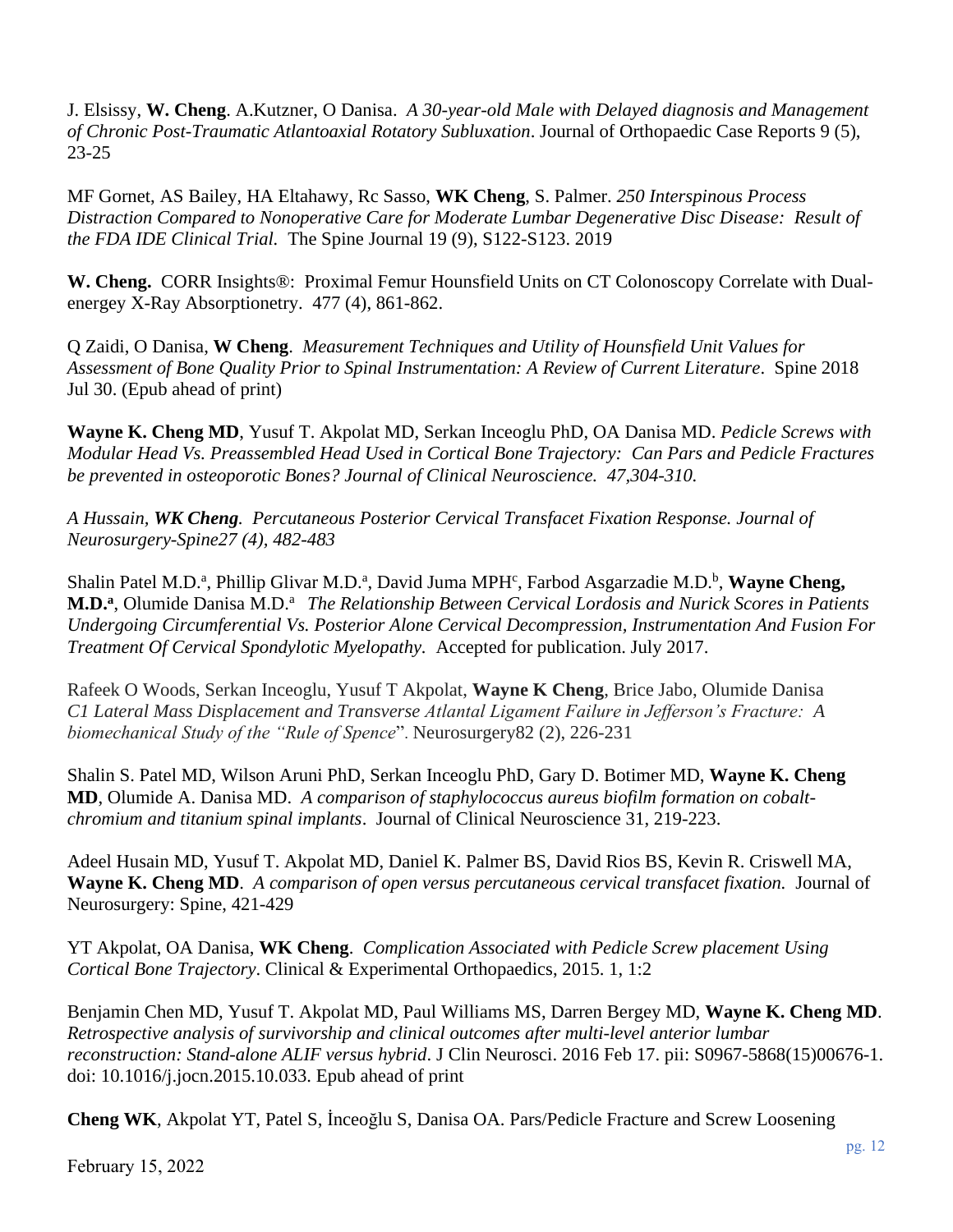Associated with Cortical Bone Trajectory: A Case Series and Proposed Mechanism Through A Cadaveric Study. 2015 Sep 24. pii: S1529-9430(15)01456-4. doi: 10.1016/j.spinee.2015.09.046. [Epub ahead of print], 16 (2), e59-e65. The Spine Journal 16 (2), e59-e65

Y. Akpolat<sup>1</sup>, S. Inceoglu<sup>2</sup>, N. Kinne<sup>1</sup>, D. Hunt<sup>1</sup>, W. Cheng<sup>1.</sup> Fatigue Performance of Cortical Bone Trajectory Screw Compared to Standard Trajectory Pedicle Screw.Spine (Phila Pa 1976). 2015 Oct 17. [Epub ahead of print] Spine 41 (6), E335-E341

Shalin S. Patel MD, **Wayne K. Cheng MD**, Olumide A. Danisa MD. *A Case Series of Early Complications After Instrumentation of The Lumbar Spine Using Cortical Bone Trajectory Technique*.J Clin Neurosci. 2015 Oct 16. pii: S0967-5868(15)00449-X. doi: 10.1016/j.jocn.2015.07.018. [Epub ahead of print]. 24,63-67

**Wayne K. Cheng MD**, Serkan Inceoglu PhD. *Cortical and standard trajectory pedicle screw fixation techniques in stabilizing multi-segment lumbar spine with low grade spondylolisthesis***.** Int J Spine Surg. 2015 Aug 31; 9:46. doi: 10.14444/2046. eCollection 2015.

Serkan Inceoglu PhD, Justin Chen, Hayden Cale, Bjorn Harboldt, **Wayne K. Cheng MD**. *Unconstrained testing of spine with bi-axial universal testing machine*. Journal of the Mechanical Behavior of Biomedical Materials 50,223-227. 2015

Zachary S. Jager MD, Serkan Inceoglu PhD, Daniel Palmer BS, Yusuf T. Akpolat MD, **Wayne K. Cheng MD**. *Preventing Instrumentation Failure in 3-column spinal osteotomy: Biomechanical Analysis of Rod Configuration*. Spine Deformity 4 (1), 3-9

Peter Elsissy MD, Yusuf T. Akpolat MD, Alexander Chien MD, **Wayne K Cheng MD**. *MRI evaluation of the knee with non-ferromagnetic external fixators: Cadaveric knee model.* European Journal of Orthpaedic surgery & Traumatology 25 (5), 933-939.

Mark Mikhael MD, Jaysson T. Brooks MD, Yusuf T. Akpolat MD, **Wayne K. Cheng MD**. *Rotation effect and anatomic landmark accuracy for midline placement of lumbar artificial disk under fluoroscopy.* Published online May 14, 2015, Eur Spine Journal, 26 (3), 794-798

Jonathan Allen MD, Yusuf T. Akpolat MD, Shyam Kishan MD, Tim Peppers MD, Farbod Asgarzadie MD, **Wayne Cheng, MD.** *Comparison between gearshift and drill techniques for pedicle screw placement by resident surgeons*. Int J Spine Surg. 2015 Jun 11; 9:23. doi: 10.14444/2023. eCollection 2015.

Robert S. Quigley MD, Yusuf T. Akpolat MD, Capt. Brent D. Forrest MD, Montri D. Wongworawat MD, **Wayne K. Cheng MD**. *Reason for lawsuit in spinal cord injury affects final outcome*. Spine 40 (11), 851- 855

Yusuf K. Akpolat MD, Ben Fegale BS, **Wayne K. Cheng MD**. *Treatment of Os odontoideum in patient*  with spastic quadriplegic cerebral palsy: A case report and review of literature. J Clin Neurosci. 2015 Aug;22(8):1239-43. doi: 10.1016/j.jocn.2015.03.004. Epub 2015 Apr 23. Review. 22 (8), 1239-1243

**Wayne K. Cheng MD**, Phillip A. Ta BS, Ahmed M. Abou-Zamzam, Jr. MD, Yusuf T. Akpolat MD, Phillip T. Guillen MD. *Novel posterior technique to temporize life-threatening hemorrhage after great vessel laceration during posterior osteotomy*. Eur Spine J. 25 (8), 2633-2636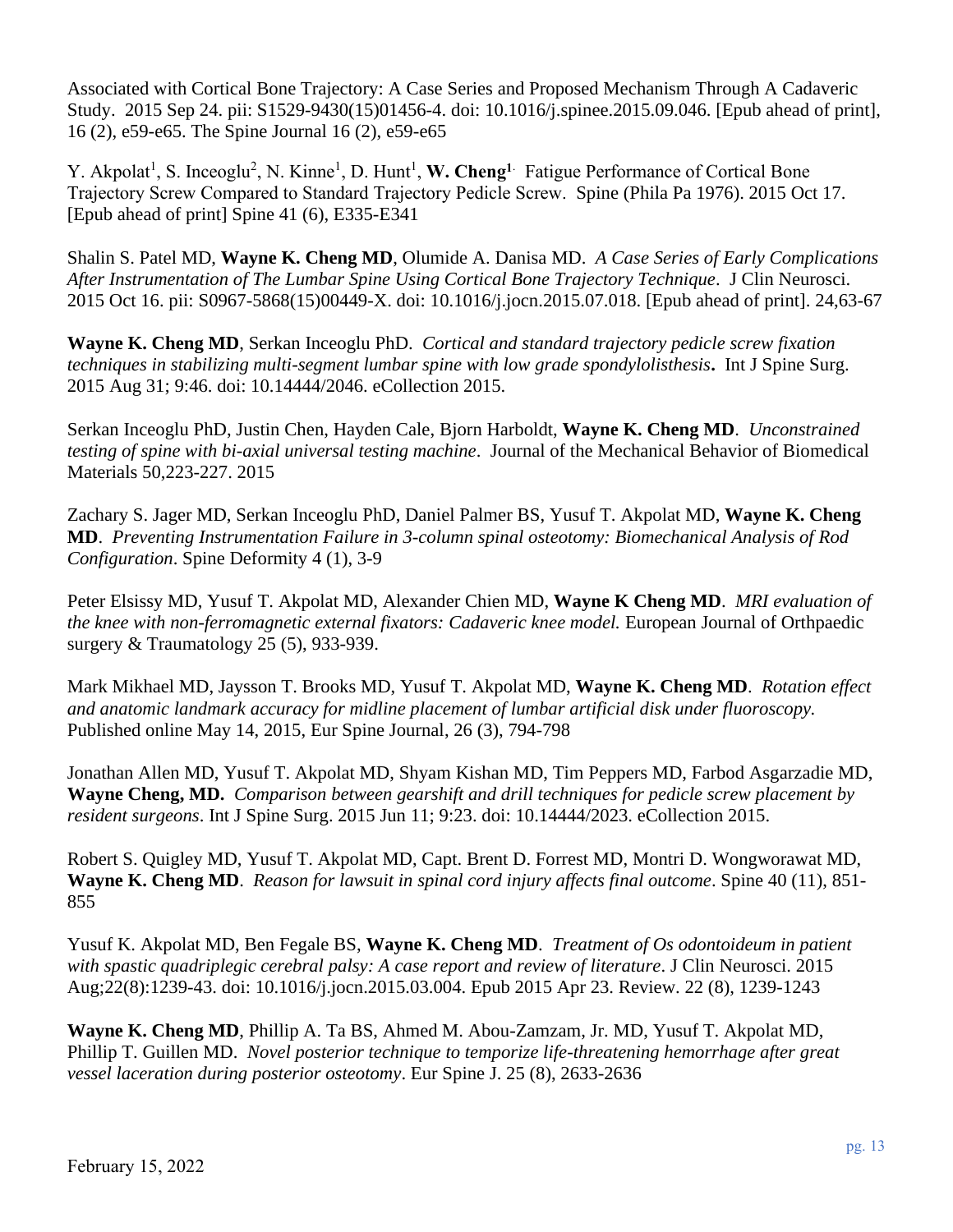Ray A. Grijalva MD, Frank PK Hsu MD, PhD, Nathaniel D. Wycliffe MD; Bryan E. Tsao MD; Paul Williams MS; Yusuf T. Akpolat MD; **Wayne K. Cheng MD**. *Hoffmann's Sign: Clinical correlation of neurological imaging findings in the cervical spine and brain.* Spine Apr 1;40(7):475-9, 2015.

Guillen PT MD, Knopper, RG BS, Kroger J BS, Wycliffe ND MD, Danisa OA MD, **Cheng WK MD**. *Independent Assessment of a New Pedicle Drilling Probe and Its Ability to Detect Pedicle Breach: A Cadaveric Study.* Journal of Neurosurgery: Spine 21:821-825, 2014.

Jared Kroger BS, Pierre Beaufond BS, Serkan Inceoglu, PhD, Victoria Maskiewicz PhD, **Wayne Cheng, MD**, Justin Eugene Brier-Jones BS. *Setting Time Comparison of Four Antimicrobial Laden Calcium Sulfate Plasters*. Duke Orthopaedic Journal June-July 2013; Vol 3, Issue 1: 36-40

BA Braly, N Spina, WT Ward, JY Lee, C Milchteim, JR O'Brien, MT Benke, and colleages. Pre-operative Activity Levels do not Correlate to Self-Reported Scores in Patients with Lumbar Spine Disorders: Results of 81 patients. Neurosurgical Focus 34 (1), A1-A38

A Yang, W Dajnowicz, S Inceoglu, **W Cheng MD**. *Pullout strength comparison in central and juxtaendplate anterior lumbar interbody fusion plate placement*. Journal of Investigative Medicine Vol 61, Issue 1, January 2013

David Rios, BS, Wyzscx Merfil Patacxil, MS, Daniel Kyle Palmer, BS, Paul A. Williams, MS, **Wayne K. Cheng, MD**, Serkan İnceoğlu, PhD. *Pullout Analysis of a Lumbar Plate with Varying Screw Orientations: Experimental and Computational Analyses.* Spine 2012; Vol 37, No 16:1-7

Daniel Kyle Palmer, BS, David Rios, BS, Wyzscx Merfil Patacxil, MS, Paul A. Williams, MS, **Wayne K. Cheng, MD**, Serkan İnceoğlu, PhD. *Pullout of a lumbar plate with varying screw lengths. International Journal of Spine Surgery 6 (2012) 8–12*

Zachary Scott Hadley, MD, Daniel Kyle Palmer, BS, Paul Allen Williams, MS, **Wayne K. Cheng, MD**. *Pullout Strength of Anterior Lumbar Interbody Fusion Plates: Fixed Versus Variable Angle Screw Designs.*  Journal of Spine 2012. Vol 1, Issue 4

**Wayne K. Cheng, MD** and Daniel K. Palmer, BS. *Rebuttal to letter to the editor: a novel surgical treatment option in which posterior dynamic stabilization (PDS) is utilized to correct coronal plane tilt of a lumbar total disc replacement (TDR).* Spine Arthroplasty Society Journal. December 2011, Vol 5, No. 4:131

Kodigudla, Manoj<sup>1</sup>; Palepu, Vivek<sup>1</sup>; Goel, Vijay<sup>1</sup>; Serhan, Hassan<sup>2</sup>; Mhatre, Devdatt<sup>2</sup>; Cheng, Wayne<sup>3</sup>; Allen, Todd<sup>4</sup>; Garfin, Steve<sup>4</sup>; Chen, Jack<sup>5</sup>. *Would bi-cortical screws plating system improve the stability of lateral lumbar interbody cage: GP57*[. Spine: Affiliated Society Meeting Abstracts:](https://scholar.google.com/citations?view_op=view_citation&hl=en&user=_Re9u38AAAAJ&sortby=pubdate&citation_for_view=_Re9u38AAAAJ:WF5omc3nYNoC) October 2011

Daniel Kyle Palmer, BS, Jonathan L. Allen, MD, Paul A. Williams, MS, Ashley Elizabeth Voss, BS, Vikram Jadhav, MD, PhD, David S. Wu, and **Wayne K. Cheng, MD**. *Multilevel MRI Analysis of Multifidus-Longissimus Cleavage Planes in the Lumbar Spine and Potential Clinical Applications to Wiltse's Paraspinal Approach.* Spine. August 2011, Vol 36, No. 16: 1263-67

Daniel K. Palmer, BS, Serkan Inceoglu, PhD, and **Wayne K. Cheng, MD**. *Stem Fracture after Total Facet Replacement in the Lumbar Spine: A Report of Two Cases and Review of the Literature.* The Spine Journal. July 2011, Vol 11, No. 7: E15-E19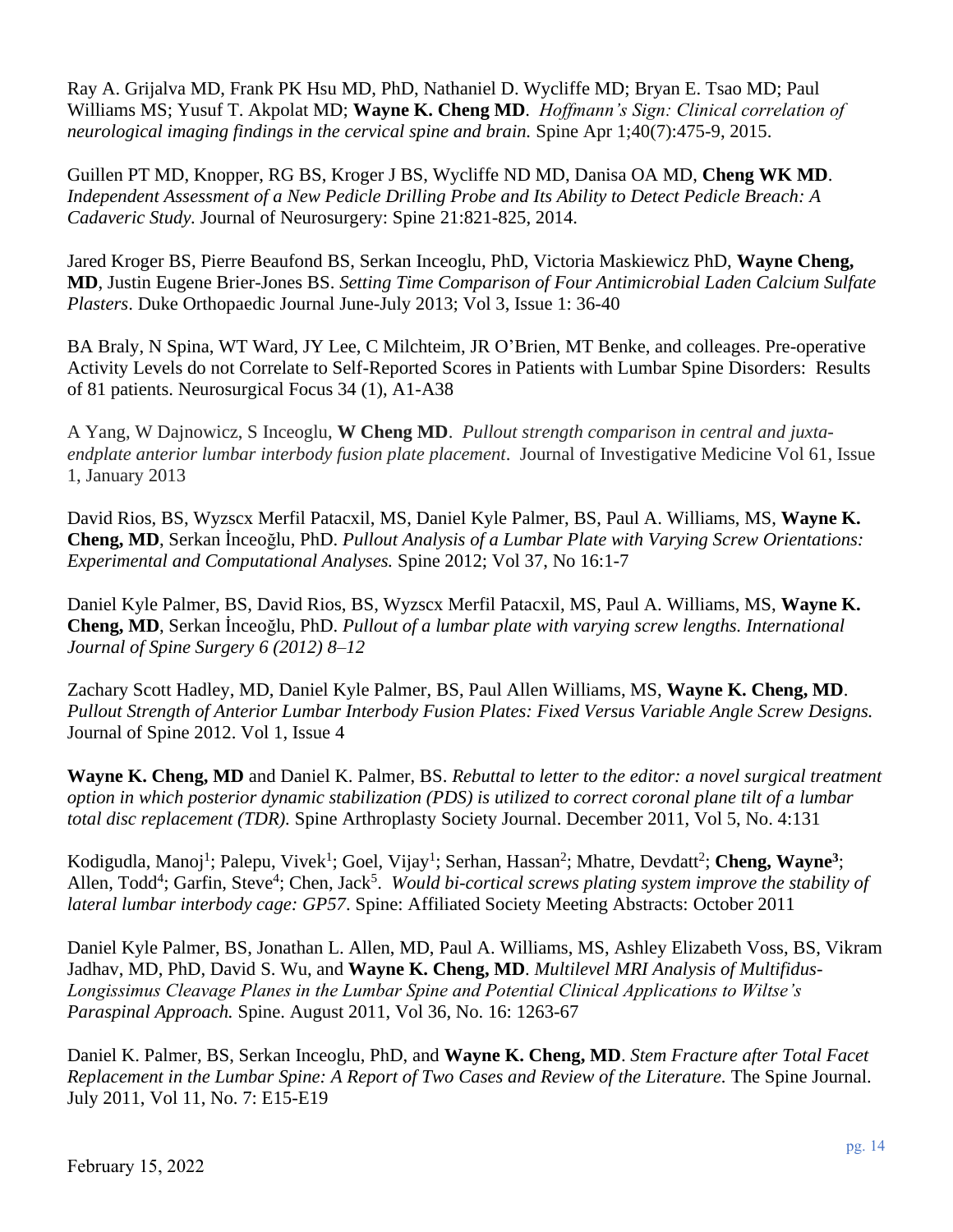Justin Eugene Brier-Jones, BS, Daniel Kyle Palmer, BS, Serkan İnceoğlu, PhD, **Wayne K. Cheng, MD**. *Vertebral body fractures after transpsoas interbody fusion procedures.* The Spine Journal, November 2011, (11):1068-72

Wyzscx Merfil Patacxil, MS, Daniel Kyle Palmer, BS, David Rios, BS, Paul Allen Williams, MS, **Wayne K. Cheng, MD**, Serkan İnceoğlu, PhD. *Screw orientation and foam density interaction in pullout of anterior lumbar interbody fusion (ALIF) plates.* The Duke Orthopaedic Journal July 2011-June 2012;2(1):35-39

**Wayne K. Cheng, MD**, Daniel Kyle Palmer, BS, Vikram Jadhav, MD, PhD *Novel indication for posterior dynamic stabilization: Correction of disc tilt after lumbar total disc replacement.* SAS Journal. June 2011, Vol 5, Issue 2: 44-47

**Wayne K. Cheng, MD**, Vikram Jadhav, MD, PhD, and Daniel K. Palmer, BS. *A novel modification for removal of polyethylene core in artificial disc retrieval using transpsoas minimally invasive technique.* Journal of Neurosurgery: Spine. April 2011, Vol 14, No 4:466-469

Richard D. Guyer, MD1 , Kenneth A. Pettine, MD2 , Reginald Q. Knight, MD3 , Thomas A. Dimmig, MD4 , Dom Coric, MD5 , Paul C. McAfee, MD6 , Charley Gordon, MD7 , Andrew Cappuccino, MD8 , Rudolph Buckley, MD9 , Pierce Nunley, MD10, Fred Geisler, PhD11, Timothy A. Peppers, MD12, James Rappaport, MD13, Gary Dix, MD14, **Wayne K. Cheng, MD15**, Serena Hu, MD16, Yu-Po Lee, MD17, Fabien D. Bitan, MD18, Ravinder Bains, MD19

*Radiographic Comparison of Two Lumbar Total Disc Replacement Devices: Results from a Prospective, Randomized, Controlled Multicenter FDA-Regulated Trial* The Spine Journal. 2011, 10 (9), S12-S13

N Mehta, P Elsissy, A Chien, I Kjellin, J Unis, U Oyoyo, B Holshouser, **W Cheng** *Evaluation of Image Quality of MR of the Knee With MR-safe Knee External Fixation Device at 3 Tesla* American Journal of Roentgenology. 2010, 194 (5)

Sam Chen, MD, Matt V. Anderson, BS, **Wayne K. Cheng, MD**, Montri D. Wongworawat, MD. *Diabetes Associated with Increased Surgical Site Infections in Spinal Arthrodesis*. Clinical Orthopaedics and Related Research. July 2009, 467:1670-1673

Jason Chiriano, DO, Ahmed M. Abou-Zamzam, MD, Olivier Urayeneza, BS, Wayne W. Zhang, MD, and **Wayne Cheng, MD**. *The role of the vascular surgeon in anterior retroperitoneal spine exposure: Preservation of open surgical training*. Journal of Vascular Surgery. July 2009, 50:232

Barton Sachs, MD, MBA, Scott Webb, DO, Courtney Brown, MD, David Wiles, MD, Antonio Castellvi, MD, Charles Wingo, MD, Michael Halperin, MD, John Hsiang, MD, PhD, Khalid Sethi, Paul Schwaegler, MD, John Demakas, MD, **Wayne Cheng, MD**, Bruce Frankel, MD, Jamal Taha, MD. *The Total Facet Arthroplasty System® (TFAS®) in the Treatment of Degenerative Lumbar Spinal Stenosis: Midterm Results of US IDE Trial with Longest Follow-Up of 24-Months.* The Spine Journal, Vol 8, Issue 5, Supplement, September–October 2008, 60S-61S

William T. Long, MD, **Wayne K. Cheng, MD**, and Earl W. Brien, MD. *Grading System for Gunshot Injuries to the Femoral Diaphysis in Civilians*. Clinical Orthopaedic and Related Research. March 2003*,* 408:92-100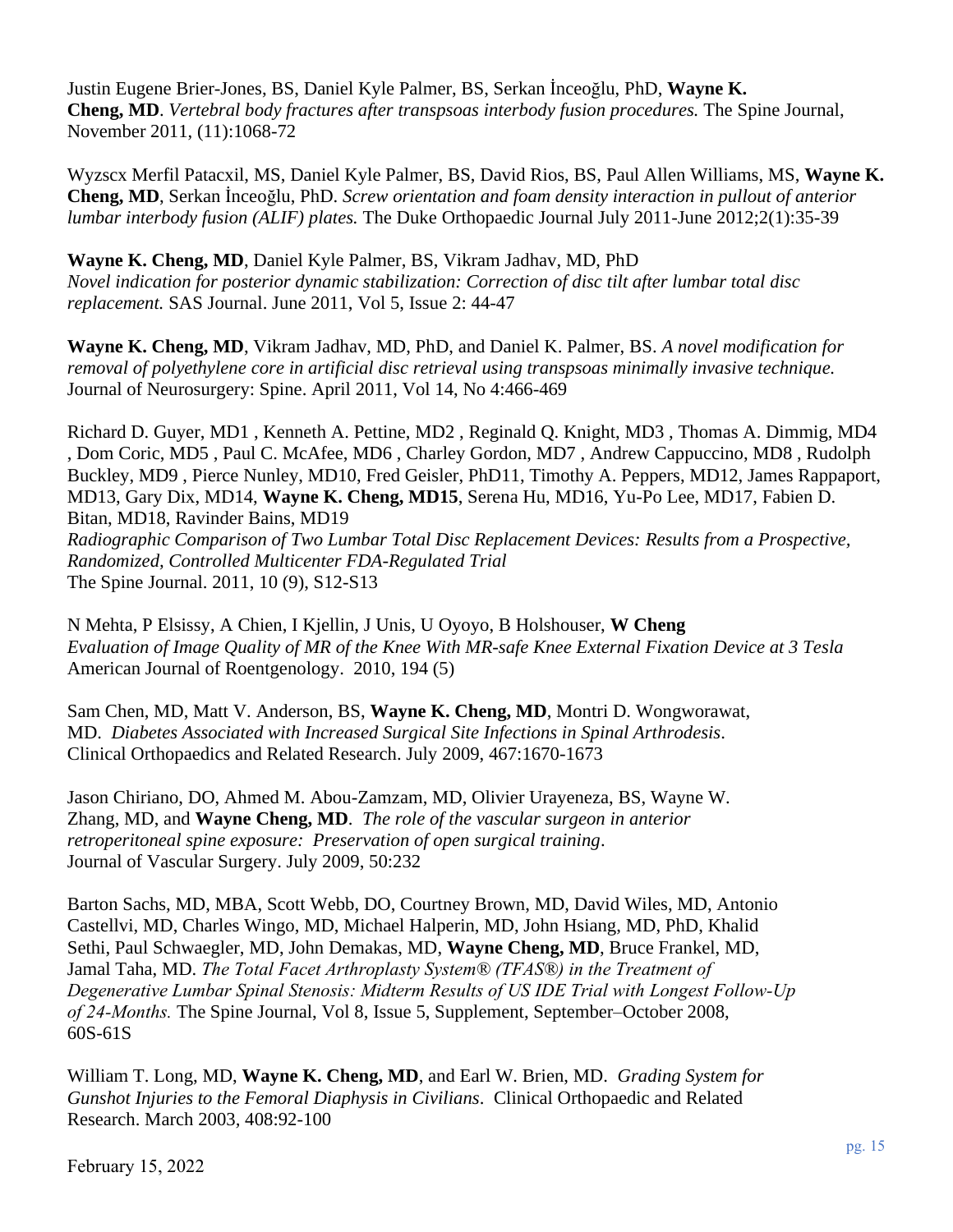#### **BOOK CHAPTERS**

Luis Marchi, Luiz Pimenta MD PhD, Leonardo Oliveira, Jonathan Allen MD and **Wayne Cheng MD**. *Extreme Lateral Interbody Fusion for Revision Lumbar Surgery.* In eXtreme Lateral Interbody Fusion (XLIF®), 2nd Ed. Eds. J. Allan Goodrich, Ildemaro J. Volcan. Pp 1-13.

William Richardson, MD, **Wayne K. Cheng, MD**, and Robert Lins, MD. *Cervical Spine Surgery.* In Rheumatoid Arthritis, 1<sup>st</sup> Ed. St. Clair, W, Pisetsky DS, Haynes BF, eds. Lippincott, Williams, and Wilkins; 2004. pp 475-482.

#### **BOOK REVIEWS**

Journal of Neurosurgery, 2006 *Diagnosis and Treatment of Pain of Vertebral Origin, 2nd ed,* Robert Maigne

Journal of Neurosurgery, 2005 *Physical Examination of the Spine*, Albert & Vaccaro

#### **ORAL AND POSTER PRESENTATIONS NATIONAL, INTERNATIONAL, REGIONAL**

Serkan Inceoglu, Mustafa Unal, Jeff Nymann, Ozgul Yasar-Inceoglu, **Wayne Cheng**, Olumide Danisa. Cyclic Micro-Indentation and Molecular Composition of the Endplate. Orthopedic Research Society 2020, Paper 1834.

**Wayne Cheng.** Skip Lesion in cervical spine.  $24<sup>th</sup>$  Annual Instructional Course  $\&$  47<sup>th</sup> Annual Meeting. New York, New York. November 2019

David Cheng, Michael Hall MS, Bryan Penalosa MD, Olumide Danisa MD, **Wayne Cheng** MD. *Can L5 be Trusted During Proximal Extension of Fusion from Prior L4-L5 Fusion to T10? Vertebral Body Fracture After T10-L5 Revision Fusion.* Presented at Western Orthopedic Association. Monterey, CA. August 2019.

Michael Hall David Cheng, **Wayne Cheng**, Olumide Danisa. Antiplatelet Versus Anticoagulation for Asymptomatic Patients with Vertebral Artery Injury During Anterior Cervical Surgery. Presented at Western Orthopedic Association. Monterey, CA. Aug. 2019.

Grigor Grigoryan, Serkan Inceoglu, Yusuf T Akpolat, MD, Olumide A. Danisa, **Wayne K Cheng** *Sacral End-plate Penetrating Screw for Lumbosacral Fusion: A Cadaveric Biomechanical Study*. Podium Presentation at 9<sup>th</sup> Annual meeting of Lumbar Research Society Meeting, Chicago, Illinois. April 15, 2016

Y. Akpolat<sup>1</sup>, S. Inceoglu<sup>2</sup>, N. Kinne<sup>1</sup>, D. Hunt<sup>1</sup>, W. Cheng<sup>1.</sup> Fatigue Performance of Cortical Bone Trajectory Screw Compared to Standard Trajectory Pedicle Screw. Poster presentation at 16<sup>th</sup> Annual Meeting of The International Society for the Advancement of Spine Surgery, Las Vegas, Nevada. April 7, 2015.

Shalin Patel M.D.<sup>a</sup>, Phillip Glivar M.D.<sup>a</sup>, David Juma MPH<sup>c</sup>, Farbod Asgarzadie M.D.<sup>b</sup>, Wayne Cheng, **M.D.**<sup>a</sup>, Olumide Danisa M.D.<sup>a</sup> The relationship between cervical lordosis and Nurick scores in patients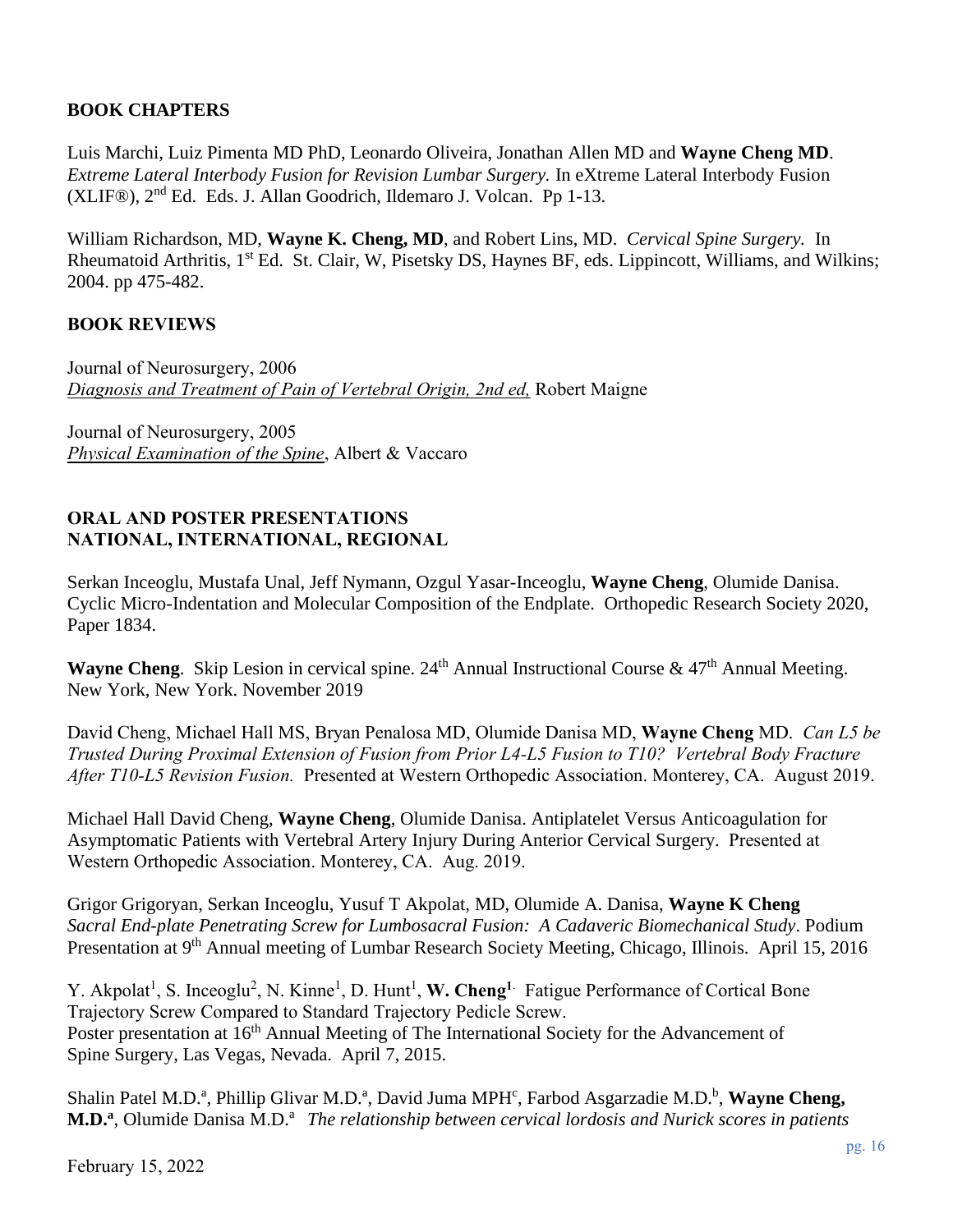*undergoing circumferential vs. posterior alone cervical decompression, instrumentation and fusion for treatment of cervical spondylotic myelopathy.*

Poster presentation at 16<sup>th</sup> Annual Meeting of The International Society for the Advancement of Spine Surgery, Las Vegas, Nevada. April 7, 2015.

Shalin S. Patel MD, Wilson Aruni PhD, Serkan Inceoglu PhD, Gary D. Botimer MD, **Wayne K. Cheng MD**, Olumide A. Danisa MD. *A comparison of staphylococcus aureus biofilm formation on cobaltchromium and titanium spinal implants*. Podium presentation at the AO Spine: Global Spine Congress. Buenos Aires, Argentina. May 20-23, 2015.

**Wayne K. Cheng MD,** Yusuf T. Akpolat MD, Shalin S. Patel MD, Serkan Inceoglu PhD, Olumide A. Danisa MD.*Pars/pedicle fracture as a complication during pedicle screw placement using cortical bone trajectory: Case report and pilot cadaveric study*.

Oral poster presentation at the 15<sup>th</sup> Annual Meeting of The International Society for the Advancement of Spine Surgery, San Diego, California. April 15, 2015.

Patel S, **Cheng W**, Danisa O. Early Complication After Instrumentation of the Lumbar Spine using Cortical bone Trajectory Technique. Poster Presenation at CNS/AANS Section on disorders of the Spine and Peripheral Nerves. Phoenix, AZ. March 4-7, 2015

P.T. Guillen, P.A. Ta, **W.K. Cheng**. *"Novel Approach to Control Iatrogenic Great Vessel Laceration During Pedicle Subtraction Osteotomy".*  Oral presentation at the ISASS13 Annual Meeting, Vancouver, BC, Canada. March 3-5, 2013.

Wojtek Dajnowicz<sub>1</sub>, Andrew Yang<sub>1</sub>, Wayne Cheng MD<sub>2</sub>, Serkan Inceoglu PhD<sub>2</sub>. *"Central and Juxta-Endplate Placement of an ALIF Plate: Comparison of Pullout Strength".*  Poster presentation at the ISASS13 Annual meeting, Vancouver, BC, Canada. March 3-5, 2013

Chen BY, Williams P, **Cheng WK**. "*Retrospective Analysis of Survivorship and Clinical Outcomes after Multi-level Anterior Lumbar Reconstruction: ALIF versus Hybrid Fusion".* Poster presentation at the ISASS13 Annual meeting, Vancouver, BC, Canada. March 3-5, 2013

**Wayne K. Cheng MD**, Ryan G. Knopper BS, Jared Kroger BS, Phillip T. Guillen MD, Nathaniel D. Wycliffe MD, Olumide A. Danisa MD. *"Independent Assessment of a New Pedicle Drilling Probe And Its Ability to Detect Pedicle Breach: A Cadaver Study"*

Poster presentation at the 29<sup>th</sup> Annual meeting of the AANS/CNS Section of Disorders of the Spine and Peripheral Nerves, Phoenix Arizona. March 6-9, 2013

Justin Brier-Jones BS, Jared Kroger BS, Pierre Beaufond BS, Serkan Inceoglu PhD, Victoria Maskiewicz PhD, **Wayne K Cheng MD.** *"Setting Time Comparison of Four Antimicrobial Laden Calcium Sulfate Plasters".*

### **First Place in Clinical - Basic Science Category**

Poster presentation at the 81<sup>st</sup> Annual Postgraduate Convention, Alumni Association School of Medicine of Loma Linda University. March 1-4, 2013

A. Husain, D.K. Palmer, R.M. Mehrdady, K.R. Criswell, D. Rios, **W.K. Cheng.** "*Cervical Transfacet Fixation: Safety and Accuracy of Open versus Percutaneous Approaches"* Podium presentation at ISASS12 Conference, Barcelona, Spain. March 20-23, 2012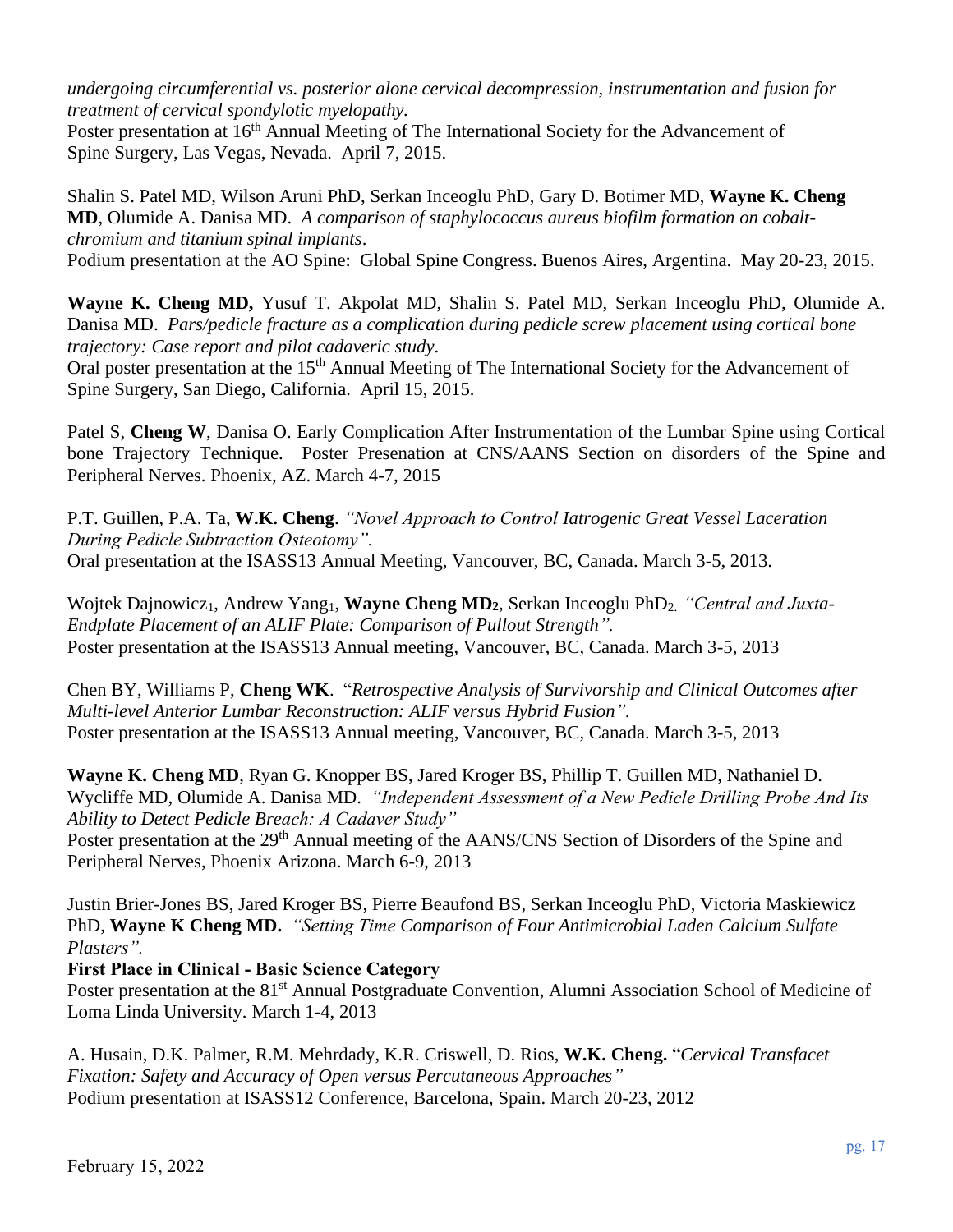M. Mikhael, **W. Cheng.** *"Do preoperative HbA1c levels correlate with postoperative wound infection rates in spine surgery?"* Podium presentation at ISASS12 Conference, Barcelona, Spain. March 20-23, 2012

Z.S. Jager, **W.K. Cheng**, A.E. Voss, D.K. Palmer, S. Inceoglu. "*Preventing Hardware Failure in Pedicle Subtraction Osteotomy Constructs: Pilot Biomechanical Analyses of Rod Configurations"* Podium presentation at ISASS12 Conference, Barcelona, Spain. March 20-23, 2012

Robert Quigley, MD, Daniel Kyle Palmer, BS, Brent Forrest, BS, **Wayne K. Cheng, MD.** *"Why do Doctors Get Sued for Spinal Cord Injury? A Review of the Past 10 Years"* Poster presentation at the 80<sup>th</sup> Annual Post-Graduate Convention, Loma Linda University, Loma Linda, California. March 4, 2012

Daniel K. Palmer, BS, **Wayne K. Cheng, MD**, David Rios, BS, Wyzscx M. Patacxil, MS, Zachary S. Hadley, MD, Paul A. Williams, MS, Serkan Inceoglu, PhD. *"Maximizing Anterior Lumbar Interbody Fusion Plate Stability"* Poster presentation at the 80<sup>th</sup> Annual Post-Graduate Convention, Loma Linda University, Loma Linda, California. March 4, 2012

**WK Cheng, MD.** *"Future Biologic Therapies"* Presented at The UC Irvine Spine Symposium, Irvine, California. June 3, 2011

**Wayne K. Cheng, MD**, Daniel Kyle Palmer, BS, and Vikram Jadhav, MD, PhD. "*Novel Indication for Posterior Dynamic Stabilization: Correction of Disc Tilt after Lumbar Total Disc Replacement"* Poster presentation at the SAS11 Conference, Las Vegas, Nevada. April 26-29, 2011

WW Wong, MD, **WK Cheng, MD**, E Clarke, P Williams, MS, W Patacxil, D Rios, DK Palmer. "*Clinical Outcomes from a Prospective Study on Archus Total Facet Arthroplasty System for Treatment of Lumbar Stenosis with Degenerative Spondylolisthesis"* Presented at SAS11 Conference, Las Vegas, Nevada. April 26-29, 2011

M Mikhael, MD, **W Cheng, MD.** *"The Accuracy of Midline Placement of Total Disc Arthroplasty of the Lumbar Spine Using Different Anatomic Landmarks Under Fluoroscopy"* Poster/oral presentation at SAS11 Conference, Las Vegas, Nevada. April 26-29, 2011

Patacxil W M, Williams P A, Rios D A, Chen J C, Palmer D K, Inceoglu S, and C**heng WK**, M**D**. *"Influence of Polyurethane Foam Density on ALIF Plate Pullout Strength"* Poster presentation at ORS Annual Meeting, Long Beach, California. January 13-16, 2011

Ray A. Grijalva, MD; **Wayne Cheng, MD**; Vikram Jadhav, MD. *"Clinical Correlation of Magnetic Resonance Imaging Findings in Brain and Cervical Spine and the Hoffmann's Sign"* Podium presentation at the Cervical Spine Research Society 38<sup>th</sup> Annual Meeting, Charlotte, North Carolina. December 2-4, 2010

Adeel Husain, MD; Daniel Palmer, MS; David Rios, BS; Rosemina Mehrdady, MD; **Wayne Cheng, MD.**  *"A Comparison of Open versus Percutaneous Cervical Transfacet Fixation"* Podium presentation at the Cervical Spine Research Society 38<sup>th</sup> Annual Meeting, Charlotte, North Carolina. December 2-4, 2010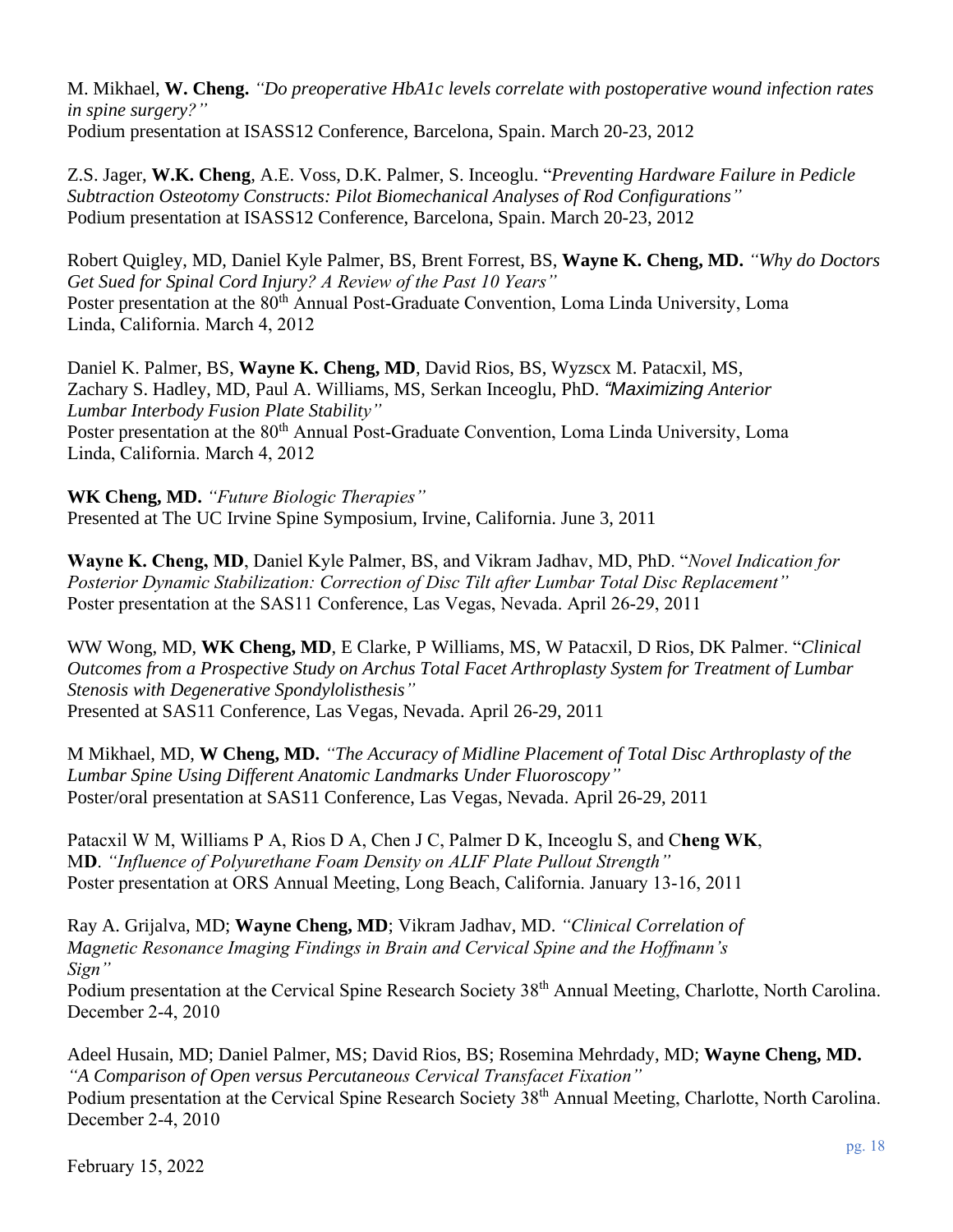Richard D. Guyer MD, Kenneth A. Pettine MD, Reginald Q. Knight MD, Thomas A. Dimmig MD, Dom Coric MD, Paul C. McAfee MD, Charley Gordon MD, Andrew Cappuccino MD, Rudolph Buckley MD, Pierce Nunley MD, Fred Geisler PhD, Timothy A. Peppers MD, James Rappaport MD, Gary Dix MD, **Wayne K. Cheng MD**, Serena Hu MD, Yu-Po Lee MD, Fabien D. Bitan MD, Ravinder Bains MD. "*Direct Comparison of Two Lumbar Total Disc Replacement Devices: Results from a Prospective, Randomized, Multicenter FDA Regulated Trial"* Podium presentation at the NASS 25<sup>th</sup> Annual Meeting, Chicago, Illinois. November 2-5, 2010

Richard D. Guyer MD, Kenneth A. Pettine MD, Reginald Q. Knight MD, Thomas A. Dimmig MD, Dom Coric MD, Paul C. McAfee MD, Charley Gordon MD, Andrew Cappuccino MD, Rudolph Buckley MD, Pierce Nunley MD, Fred Geisler PhD, Timothy A. Peppers MD, James Rappaport MD, Gary Dix MD, **Wayne K. Cheng MD**, Serena Hu MD, Yu-Po Lee MD, Fabien D. Bitan MD, Ravinder Bains MD*. "Radiographic Comparison of Two Lumbar Total Disc Replacement Devices: Results from a Prospective, Randomized, Controlled Multicenter FDA-Regulated Trial"*

Podium presentation at the NASS 25<sup>th</sup> Annual Meeting, Chicago, Illinois. November 2-5, 2010

Jonathan Allen, MD; Vikram Jadhav, MD, PhD; Farbod Asgarzadie, MD, Shyam Kishan, MD, Tim Peppers, MD, Paul Williams, MS, and **Wayne Cheng, MD.** "*Comparison Between Gearshift and Drill Techniques for Pedicle Screw Placement By Resident Surgeons*"

Podium presentation at the 58<sup>th</sup> Annual Piedmont Orthopedic Society meeting, White Sulphur Springs, West Virginia. May 5-9, 2010

Ray A. Grijalva, MD; **Wayne Cheng, MD**; Vikram Jadhav, MD. *"Clinical Correlation of Magnetic Resonance Imaging Findings in Brain and Cervical Spine and the Hoffmann's Sign"* Podium presentation at the 58<sup>th</sup> Annual Piedmont Orthopedic Society meeting, White Sulphur Springs, West Virginia. May 5-9, 2010

**Wayne K. Cheng, MD.** *"Surgical Treatment of Cervical Spine Fractures"* Presented at the 29<sup>th</sup> Annual Harold B. Boyd Lectures, Orthopaedic Trauma, in conjunction with the 2009, 77th Annual Post-Graduate Convention, Loma Linda University, Loma Linda, California. March 8, 2009

**Wayne K. Cheng, MD**. *"ALIF Applications"* Presented at Stryker Spine ALIF Lab, Las Vegas, Nevada. November 7, 2008

**Wayne K. Cheng, MD.** *"Cervical Spine and Low Back Injuries"* Presented at Critical Management of High-Risk Disease: "Don't Kill Your Patient", San Diego, California. May 2, 2008

**Wayne K. Cheng, MD.** *"Cervical Spine and Low Back Injuries"* Critical Management of High-Risk Disease: "Don't Kill Your Patient", Las Vegas, Nevada. October 19, 2007

**Wayne K. Cheng, MD***. "Common Spinal Disorders: Diagnosis and Treatment"* Presented at the North American Taiwanese Medical Association. June 30, 2007

**Wayne K. Cheng, MD.** *"Hybrid & Spanning External Fixation"* Presented at the Residents' Trauma Forum, Huntington Beach, California. September 17, 2006

February 15, 2022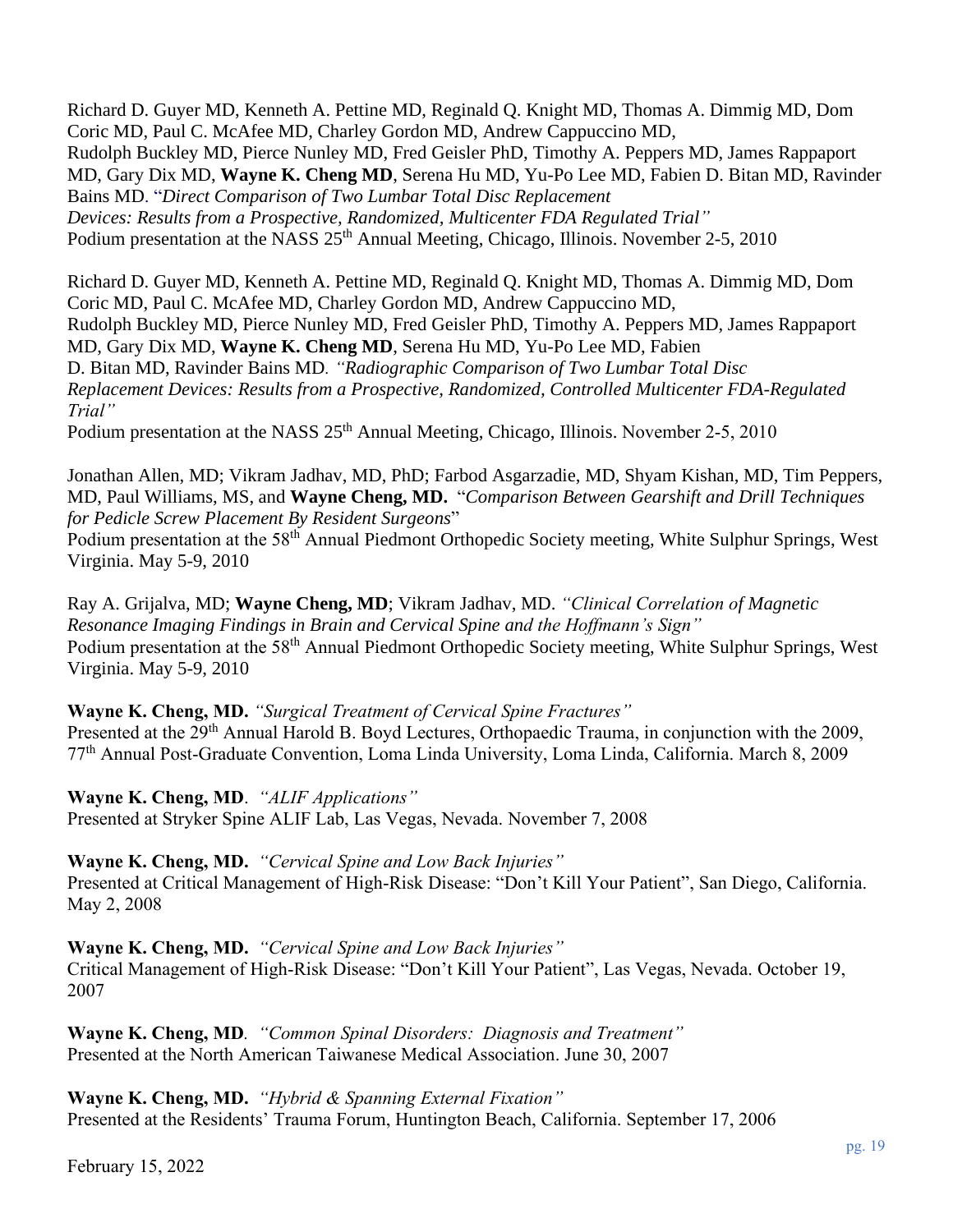#### **Wayne K. Cheng, MD**. *"Common Spinal Disorders"*

Presented at Spine Grand Rounds & Journal Club, Rancho Cucamonga, California. September 13, 2006

**Wayne K. Cheng, MD**. *"Complications of Artificial Disc"* Presented at the 8<sup>th</sup> Annual Mammoth Lakes Symposium, Mammoth Lakes, California. September 9, 2006

**Wayne K. Cheng, MD**. *"Preliminary Results of Artificial Disc"* Presented at the 8<sup>th</sup> Annual Mammoth Lakes Symposium, Mammoth Lakes, California. September 9, 2006

**Wayne K. Cheng, MD**. *"Anterior Lumbar Interbody Fusion – Surgical Techniques of Interbody Fusion"* Presented at Neurosurgery Conference, Loma Linda University, Loma Linda, California. April 19, 2006

**Wayne K. Cheng, MD.** *"Surgical Management of the C-Spine in Patients with Rheumatoid Arthritis"* Presented at the 25<sup>th</sup> Annual Harold B. Boyd Lectures in conjunction with the 2005 Annual Post-Graduate Convention, Loma Linda University, Loma Linda, California. March 6, 2005

**Wayne K. Cheng, MD.** *"Common Spine Disorders"* Presented at Workman's Compensation Forum, San Bernardino, California. January 2003

William T. Long, MD and **Wayne K. Cheng, MD**. *"Surgical Management of One Hundred and Forty Gunshot Injuries to the Femoral Diaphysis"* Presented at Charles R. Drew University Resident's Research Symposium, Martin Luther King Hospital, Division of Orthopaedic Surgery, 2001.

**Wayne K. Cheng, MD**. *"Management of Polytrauma Patients"* Presented at DePuy/ACE Complex Trauma Conference, Colorado. February 2001

William T. Long, MD, Darryl Willoughby, MD, and **Wayne Cheng, MD.** *"Treatment of Pelvic Fractures in Multiple Trauma Patients"* Presented at Drew Trauma Symposium hosted by the Gladden Society, Martin Luther King Hospital, Division of Orthopaedic Surgery, 1999

**Wayne K. Cheng, MS**, William F. Wagner, MD, and Subrata Saha, PhD. *"A Biomechanical Evaluation of Different Knotting Techniques and Suture Materials"*, Loma Linda University Medical Center, 1995 Presented/published at the 37<sup>th</sup> Annual Biomaterial Society Conference, Shreveport, Louisiana

#### **CERTIFICATIONS/TRAINING**

Baxano iO-Flex System Training UCI Medical Center Orange, California. September 22, 2010

#### LANX

2010 Bioskills Lab, Innovative Technology in Minimally Invasive Lumbar Fusion Aspen Spinous Process Fixation System/Telluride MIS Spinal Fixation System Las Vegas, Nevada. February 20, 2010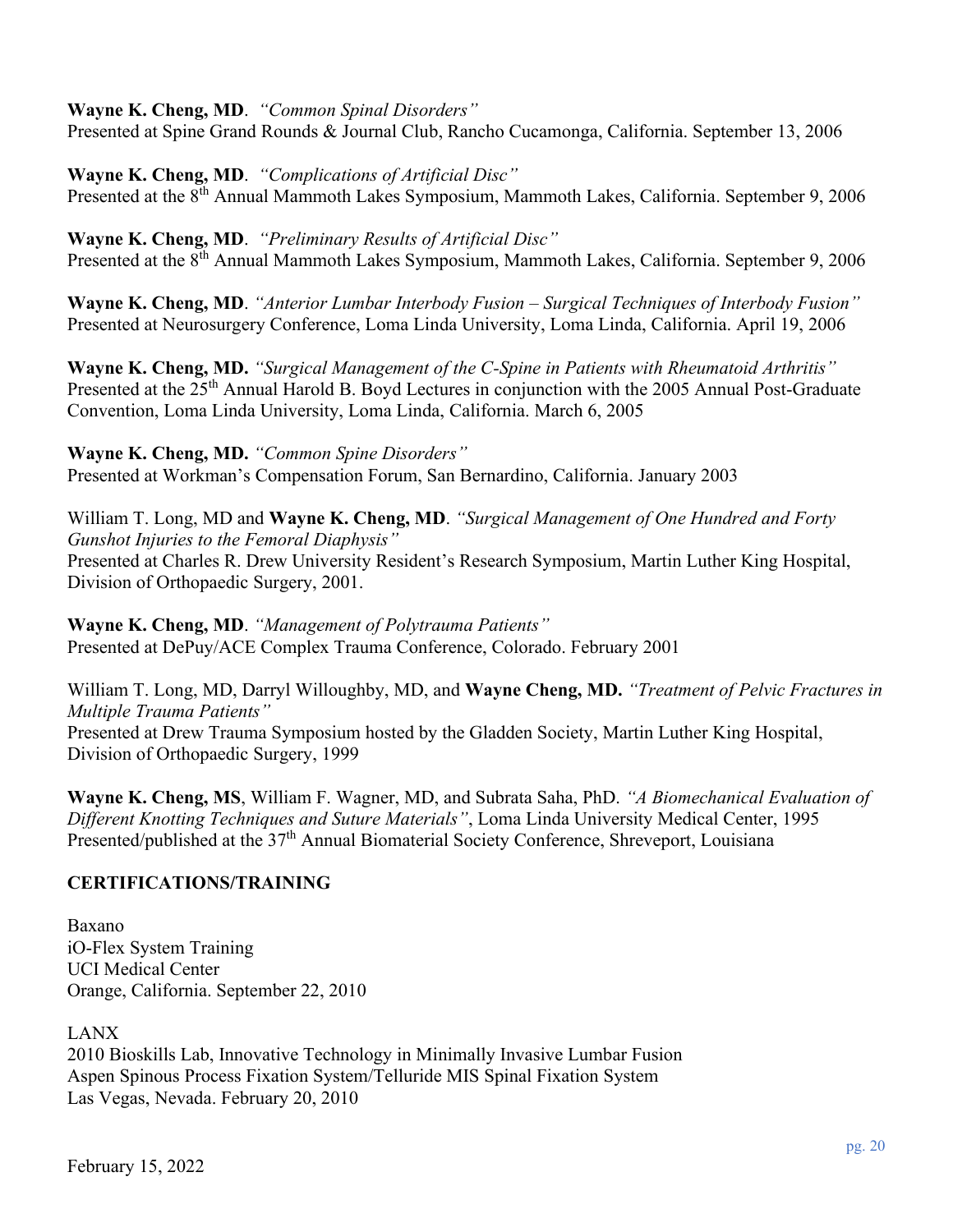Experience the Breakthrough Power of "O": O-ARM® System with Navigation Technology Workshop Las Vegas, Nevada. May 30 -June 1, 2008

Advanced XLIF Training Course NuVasive San Diego, California. April 2008

Oracle Spacer System - Director Lateral Approach Synthes Spine Henderson, Nevada. April 2008

ProDisc -C Cervical Artificial Disc Synthes Spine Los Angeles, California. February 2008

ProDisc Lumbar Artificial Disc Synthes Spine Los Angeles, California. June 2007

Medtronic Faculty Training Prestige Cervical Disc System Memphis, Tennessee. March 2007 Operative Treatment of Acetabular Fractures AAOS 2007 Annual Meetin g San Diego, California. February 2007

Triage Medical Percutaneous Lumbar Stabilization Procedure Hands -on Cadaver Training Course Irvine, California. December 2006

MESA Spinal System Deformity Study Group Baltimore, Maryland. June 2006

Trans -1 AxiaLIF Hands -on Cadaver Lab Stryker Orthopaedics Loma Linda, California . April 2006

X -STOP Training Course Dallas, Texas. January 2006

Dynesys Dynamic Stabilization Workshop St. John's Health Center Santa Monica, California. April 2005 Charite` Artificial Disc Training Cincinnati, Ohio. February 2005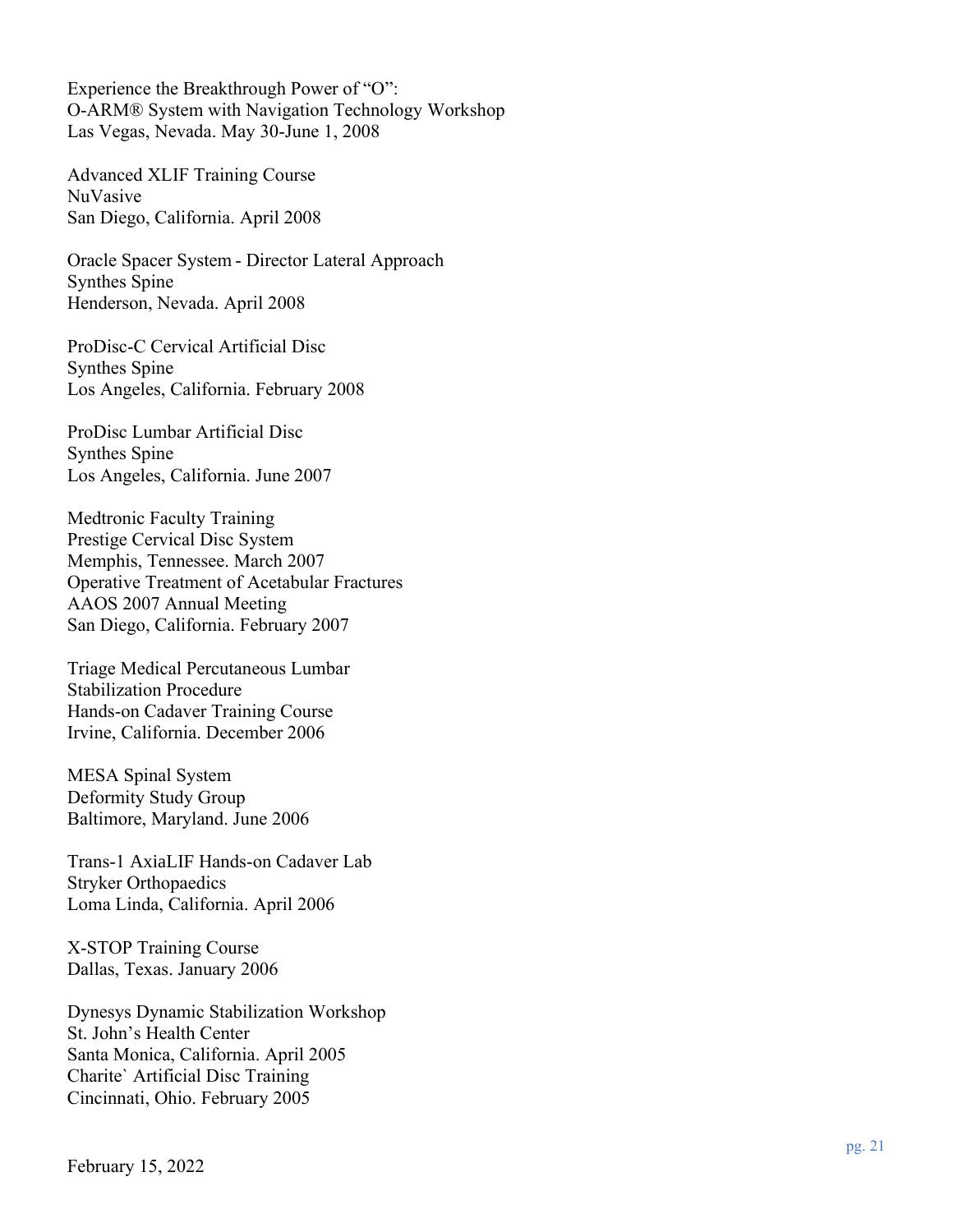Minimally Invasive Spine Techniques Barrow Neurological Institute Phoenix, Arizona. May 2003

Minimal Access System Northwestern University, Feinberg School of Medicine Chicago, Illinois. April 2003

Surgical Prospectives on Chronic Pain Westminster, Colorado. March 2003

Spine Education Summit Vail, Colorado. March 2003

Advanced Concepts in Anterior Scoliosis Treatment (Endoscopic and Open Treatment) Half Moon Bay, California. February 2003

Inflatable Bone Tamp Technology course Stanford University School of Medicine Palo Alto, California. December 2002

Endoscopic/Atraumatic Spine Fusion System Kerlan and Jobe Sports Medicine Clinic Los Angeles, California. December 2002

Intradiscal Electro Thermal Therapy Practical Anatomy Workshop St. Louis, Missouri. October 2002

Microvascular course Loma Linda University School of Medicine Loma Linda, California. August 2002

Minimal Invasive Spine Surgery St. Louis University School of Medicine St. Louis, Missouri. April 2002

Advanced Techniques in Cervical Spine Decompression and Stabilization St. Louis University School of Medicine St. Louis, Missouri. January 2002

Endius Endoscopic Spine Fusion System Sarasota, Florida, July 2003

X-Tube Assisted Spine Fusion System Los Angeles, California, June 2003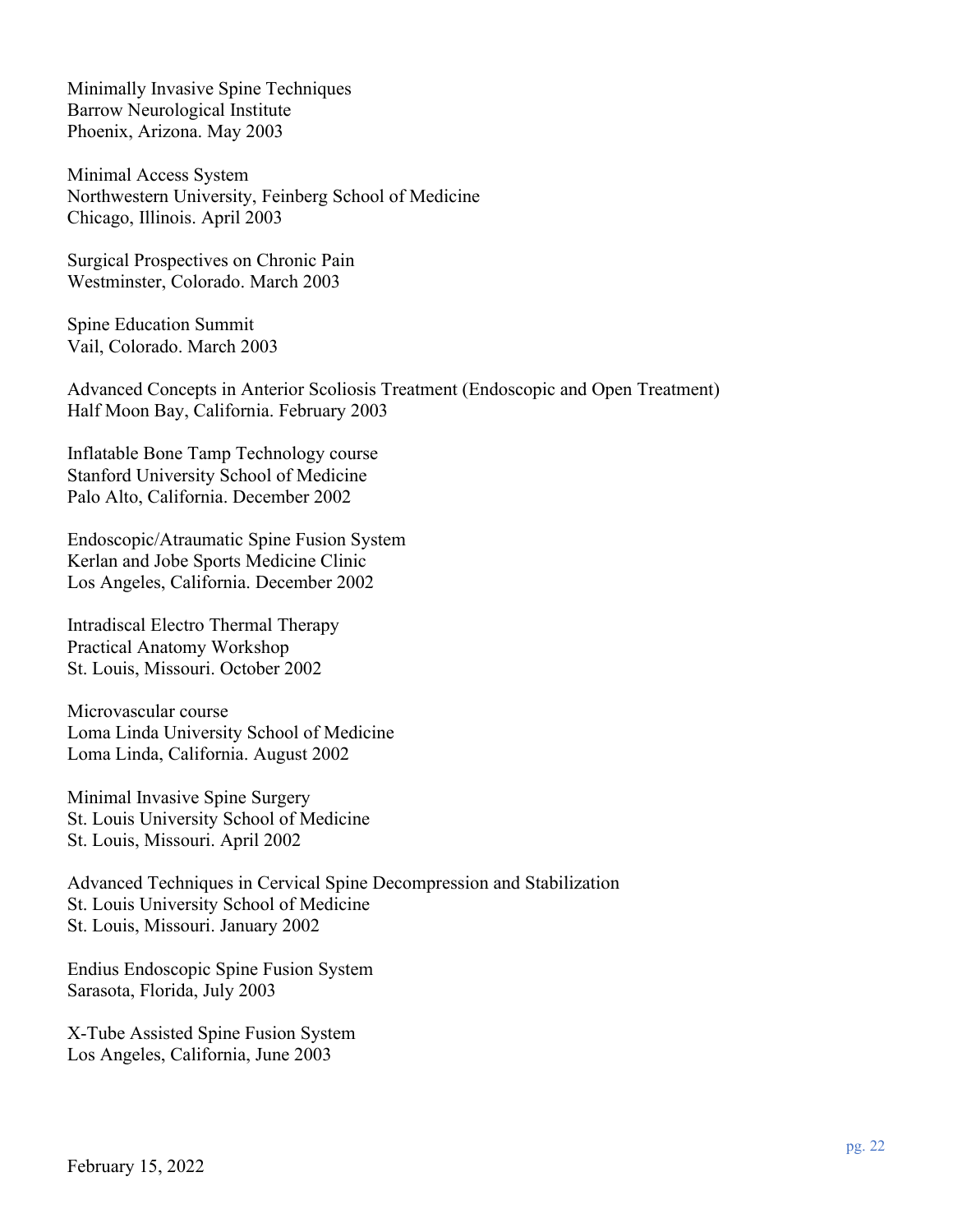#### **EXPERT WITNESS - DEPOSITION AND TRIAL HISTORY**

| <b>Case Name</b>                                   | <b>Service Type</b> | <b>Date of Servic</b> |
|----------------------------------------------------|---------------------|-----------------------|
| Santamaria v Gonzalez                              | Deposition          | 5/4/2016              |
| Goldstein v City of Los Angeles                    | Deposition          | 6/22/2016             |
| Hagen, Flora                                       | WC/Deposition       | 9/28/2016             |
| Morrow, Jessika                                    | WC/Deposition       | 11/14/2016            |
| Macias, Hilario                                    | WC/Deposition       | 1/30/2017             |
| Hernandez, Aura                                    | WC/Deposition       | 4/10/2017             |
| Navares, Mario                                     | WC/Deposition       | 4/10/2017             |
| Tooker v Lawrence                                  | Deposition          | 4/24/2017             |
| Equihua, Mario                                     | WC/Deposition       | 5/22/2017             |
| Doucette, Joseph                                   | WC/Deposition       | 9/18/2017             |
| Gutierrez v Espinoza                               | Deposition          | 10/16/2017            |
| Cortes, Ayala-Palacio and Lopez-Ayala v Hyde       | Deposition          | 1/10/2018             |
| Martinsen, Zen Susan                               | WC/Deposition       | 2/19/2018             |
| Carrillo, Silva                                    | WC/Deposition       | 2/26/2018             |
| Villanueva v Ingram                                | Deposition          | 4/18/2018             |
| Vargas v Walker                                    | Deposition          | 5/9/2018              |
| Vargas v Walker                                    | Trial               | 5/30/2018             |
| Vasquez v Boatman                                  | Deposition          | 7/11/2018             |
| Vasquez v Boatman                                  | Trial               | 7/20/2018             |
| Hernandez- Macias, E                               | WC/Deposition       | 8/6/2018              |
| O'Neil v Ledesma                                   | Deposition          | 8/8/2018              |
| Ferris v Soltanipour                               | Deposition          | 9/10/2018             |
| Bennett vs. Safeco                                 | Deposition          | 9/24/2018             |
| Ferris v Soltanipour                               | Trial               | 10/24/2018            |
| Nikoosefat, Hamedani v. Landscape Specialists, Inc | Deposition          | 11/21/2018            |
| Roenicke, Shanna                                   | WC/Deposition       | 11/26/2018            |
| Nikoosefat, Hamedani v. Landscape Specialists, Inc | Trial               | 12/10/2018            |
| Kransz, Chris                                      | WC/Deposition       | 12/17/2018            |
| Bonanno, Joel                                      | WC/Deposition       | 1/16/2019             |
| Galbavy v. zakarian                                | Trial               | 1/17/2019             |
| Ruiz v. Eddens                                     | Deposition          | 1/18/2019             |
| Castro-Aguirre, Rene                               | WC/Deposition       | 1/21/2019             |
| Fernanades, Timothy                                | WC/Deposition       | 1/28/2019             |
| Ruiz v. Eddens                                     | Trial               | 2/4/2019              |
| Lange v. Eltiste                                   | Deposition          | 2/18/2019             |
| Bonaguidi jr, v. Derouen                           | Deposition          | 2/25/2019             |
| Kim v. Chang                                       | Deposition          | 4/8/2019              |
| Rodriguez, Jose                                    | WC/Deposition       | 4/22/2019             |
| Harbin v. Farmers Insurance Exchange               | Deposition          | 4/29/2019             |
| Porteous v. Farmers Insurance                      | Deposition          | 5/15/2019             |
| Bonaguidi jr. v. Derouen                           | Trial               | 5/25/2019             |
| Colton v. Malone                                   | Deposition          | 7/17/2019             |
| Salazar vs. Wells                                  | Deposition          | 7/19/2019             |